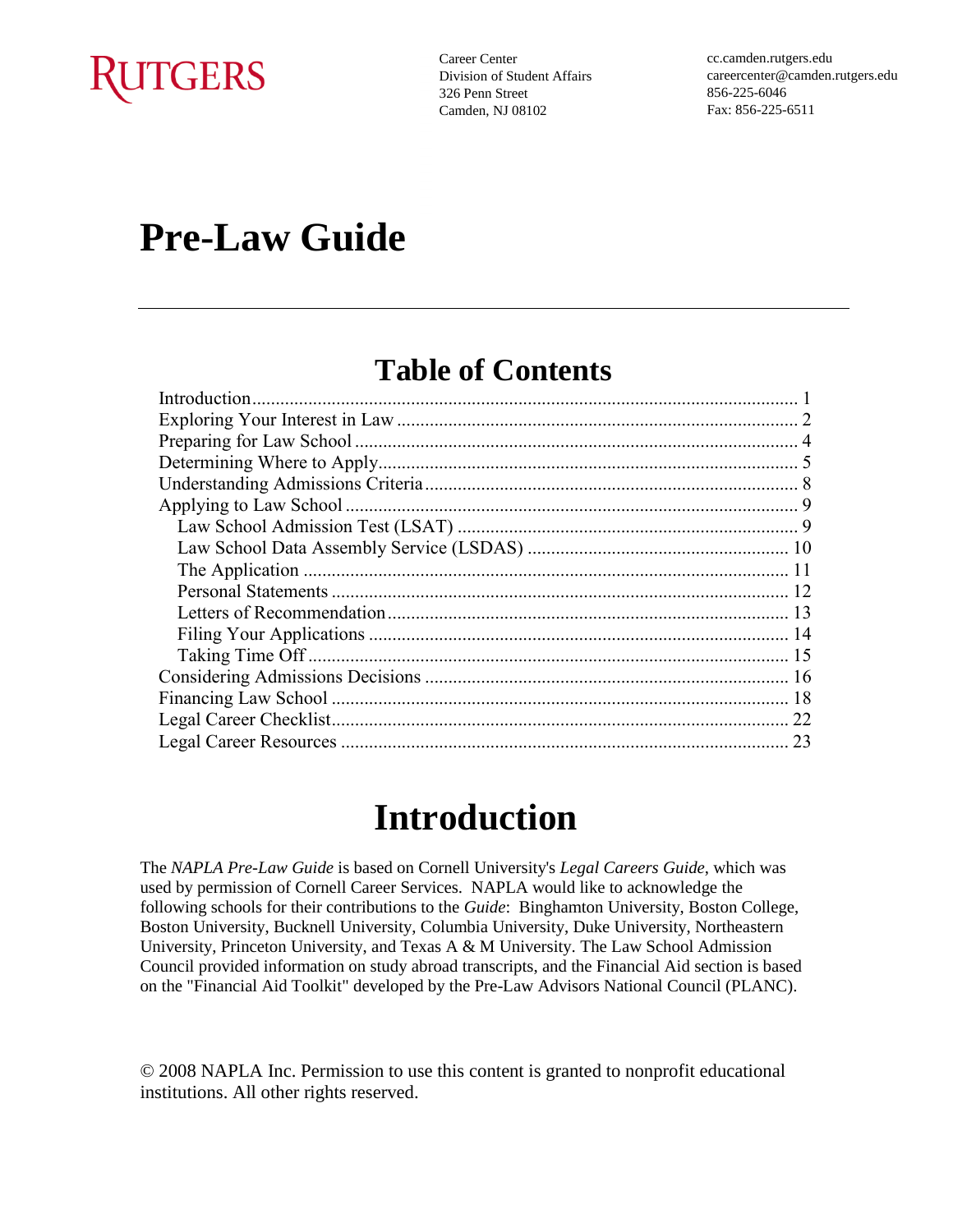# **Exploring Your Interest in Law**

A **J.D.**, **Juris Doctor**, can lead to a wide range of law-related careers and can open doors to careers in government, business, higher education, communications, and numerous other fields. Law school graduates are administrators, teachers, librarians, and business managers as well as advocates, judges, and politicians.

The law can be a **rewarding profession**. At its best, legal practice challenges the intellect, demanding the exercise of reason and judgment. The ethics of the profession require attorneys to promote justice, fairness, and morality; thus, legal employment can bring particular satisfaction to those who seek to work, within the law, to seek social injustice.

There are significant differences in **career choices** lawyers make, from public interest law and government law to private practice in a firm. The range in starting salaries alone can exceed \$100,000. And, the need to pay back law school loans can affect the career choices of a new graduate.

Before beginning the application process, consider carefully if a law degree is right for you. It is not necessary to know what kind of law you want to practice or even if you want to practice law to decide to attend law school. There are a number of ways you can explore the field of law:

- **Schedule an appointment to meet with a career counselor and/or a pre-law advisor** at the Career Center about your interest in pursuing legal studies. To schedule an appointment stop by the office or call 856-225-6046.
- **Conduct research** on legal careers using resources at the Career Center.
- **Investigate online resources**, including the [American Bar Association,](http://www.abanet.org/) the [National](http://www.nalp.org/)  [Association of Law Placement,](http://www.nalp.org/) and [Internet Legal Research Group.](http://www.ilrg.com/)
- **Intern with a law firm or law-related organization** to gain exposure to the field and to experience the work environment.

 **Tip:** *The Career Center has worked with many law- related organizations that offer internships. Meet with a Career Center staff member to get more information about these internship opportunities.*

- **Conduct information interviews** to learn about the legal profession. Talk with lawyers who are family members, family friends, or alumni of your college to learn:
	- \* what lawyers do in a typical work day
	- \* personal attributes needed to be successful in a legal career
	- \* satisfactions and dissatisfactions of the field
	- \* impact of a legal career on personal lives

 **Tip:** *Access the Career Center's Alumni Career Network to get in touch with over 100 Rutgers alumni who are currently working in the law field. Access the ACN from the Career Center's website. Use the password: raptors*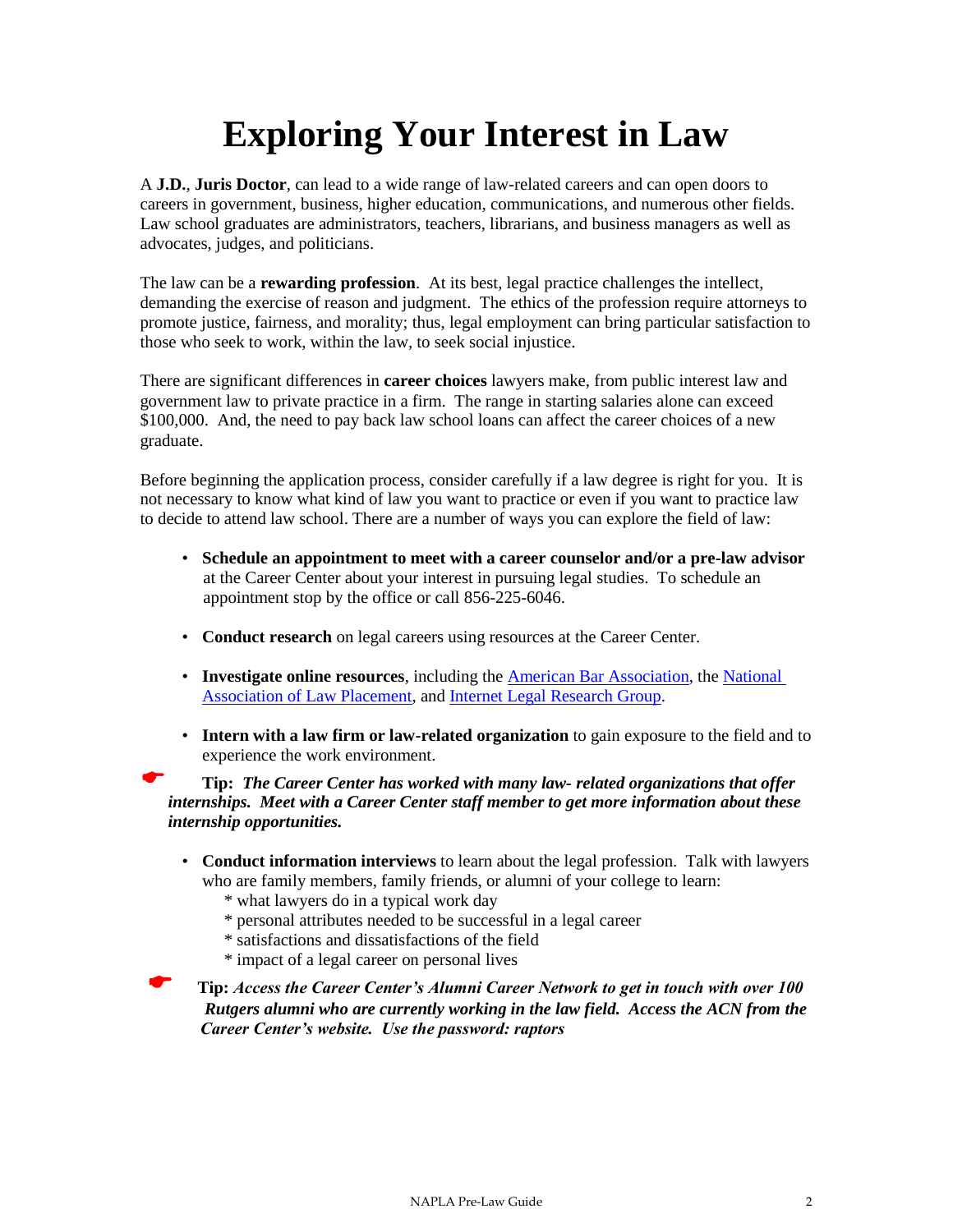## **Realities of a Legal Career**

An important step in making a decision is to distinguish between commonly held **expectations** and the **reality** of legal practice. Hours can be very long and often include weekends. Legal work can require spending considerable time in tedious, painstaking research. Depending on the type of law practiced and the location, entry into law firms can be difficult and salaries may not meet expectations. The market for new lawyers is competitive for those seeking positions in cities and firms that are in high demand.

**Employment statistics** for the class of 2007 law graduates, based on responses from 40,416 (92% of all graduates) reveal the following<sup>1</sup>:

- The average starting salary was \$86,396; the median salary was \$65,750.
- About 11% of salaries reported were at or below \$40,000.
- Salaries of more than \$75,000 accounted for nearly 43% of salaries reported.
- Approximately 56% of the class chose private practice in law firms.
- About 27% took positions in public service, including judicial clerkships, government agencies, and public interest organizations.
- Graduates entering business accounted for about 14%.
- Approximately 23% of graduates were employed in positions for which bar passage is not required.

While a corporate lawyer in a private firm may earn \$135,000 the first year, he/she may also work twelve hours a day, six or seven days a week. Most of those interested in public interest law can expect a starting salary around \$40,000.

1NALP The [Association for Legal Career Professionals](http://www.nalp.org/content/index.php?pid=147) *Jobs & J.D.'s: Employment and Salaries of New Law GraduatesClass of 2007.*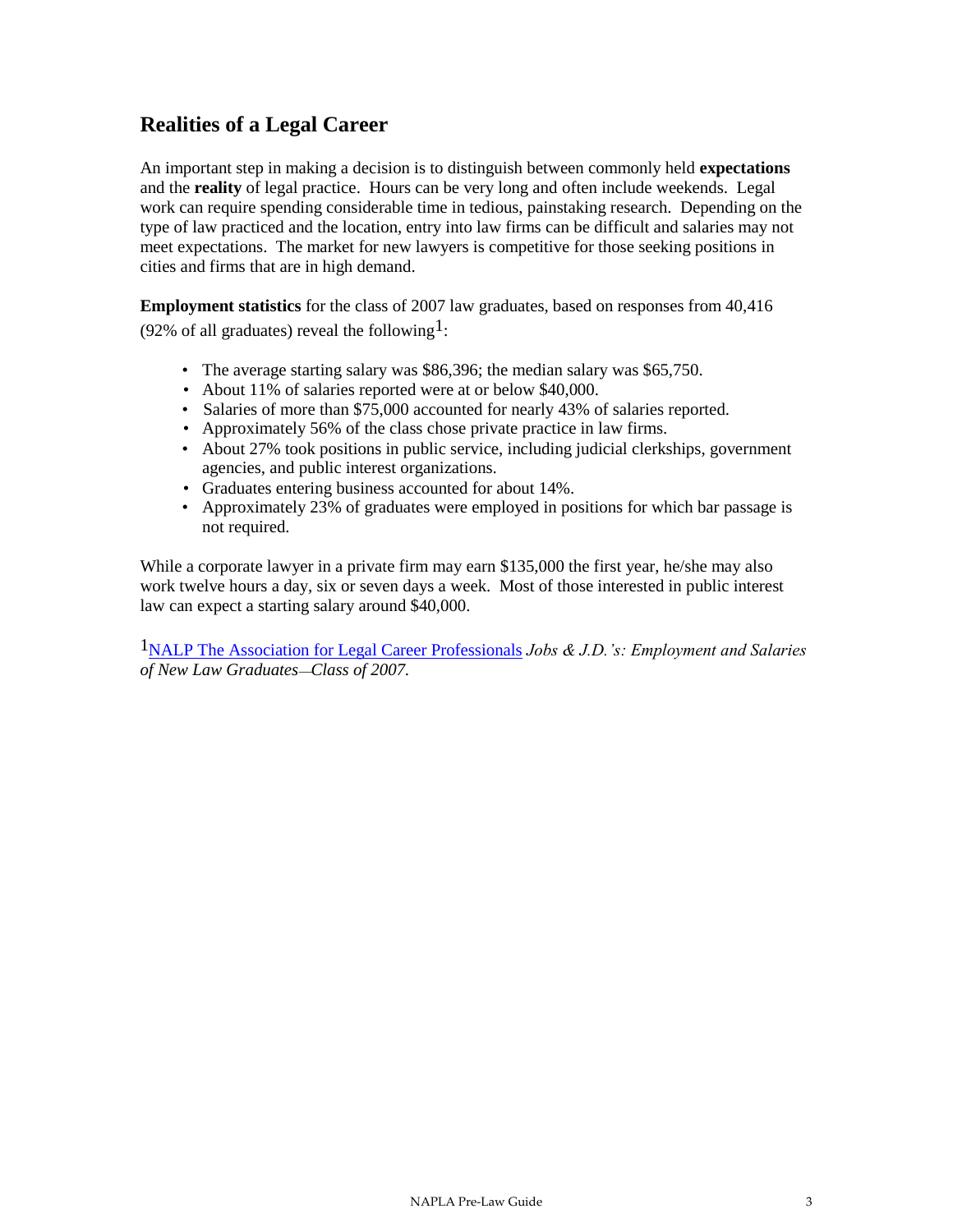# **Preparing for Law School**

Admissions committees look at a variety of factors and trends in your academic record in an attempt to predict how you will perform in law school. There is no "pre-law major" and unlike medical school, there are no specific educational requirements for entrance into law school.

## **Develop research, analysis, and writing skills**

Law schools are interested in your ability to do rigorous **analytical research**, to **write well**, to **present**, and to **persuade**. Take courses that will develop these skills. The [American Bar](http://www.abanet.org/)  [Association](http://www.abanet.org/) offers an overview of the skills and values important to preparing for a legal education and a career in law.

**Law-related classes** may allow you to get a feel for law as a general subject, but they neither cover the material in the same depth nor embody the intensity and rigor of law school. Therefore, they are not especially accurate indicators of your ability to succeed in the study of law or whether you will enjoy it.

## **Select a Major**

Choose a **major that interests you**. Admissions offices are not particularly interested in your major, but they are interested in how well you did in the discipline(s) you chose to pursue. A double major is not necessarily a positive factor in the admissions process.

While specific coursework may be helpful in corporate law, environmental law or intellectual property, a JD is a generalist's degree, and applicants come from widely diverse academic backgrounds.

## **Compile an impressive record**

A **solid GPA**–particularly within your major–is expected, but a willingness to go beyond requirements demonstrates an intellectual curiosity that would be advantageous in the study of law. Academic excellence reflects discipline and abilities, though the variety and depth of your coursework will also be seriously considered by admissions committees as evidence of your interests and motivation.

In general, **lecture courses** provide a good foundation for further instruction, while **seminars** allow you to present, discuss, critique, and defend more specific ideas. Smaller classes give you the opportunity to interact with faculty. Get to know faculty whom you might later ask for recommendations; make yourself stand out as an individual by attending office hours, asking questions in class, and conducting research with faculty.

## **Pursue Activities**

Law schools will be interested in your extracurricular **activities**, **leadership** experience, **summer jobs**, **internships**, and **public service** since they seek well-rounded candidates for admission. Select activities that interest you; they do not have to be directly related to law. Over time, get involved in more depth in fewer activities. Take initiative and show leadership.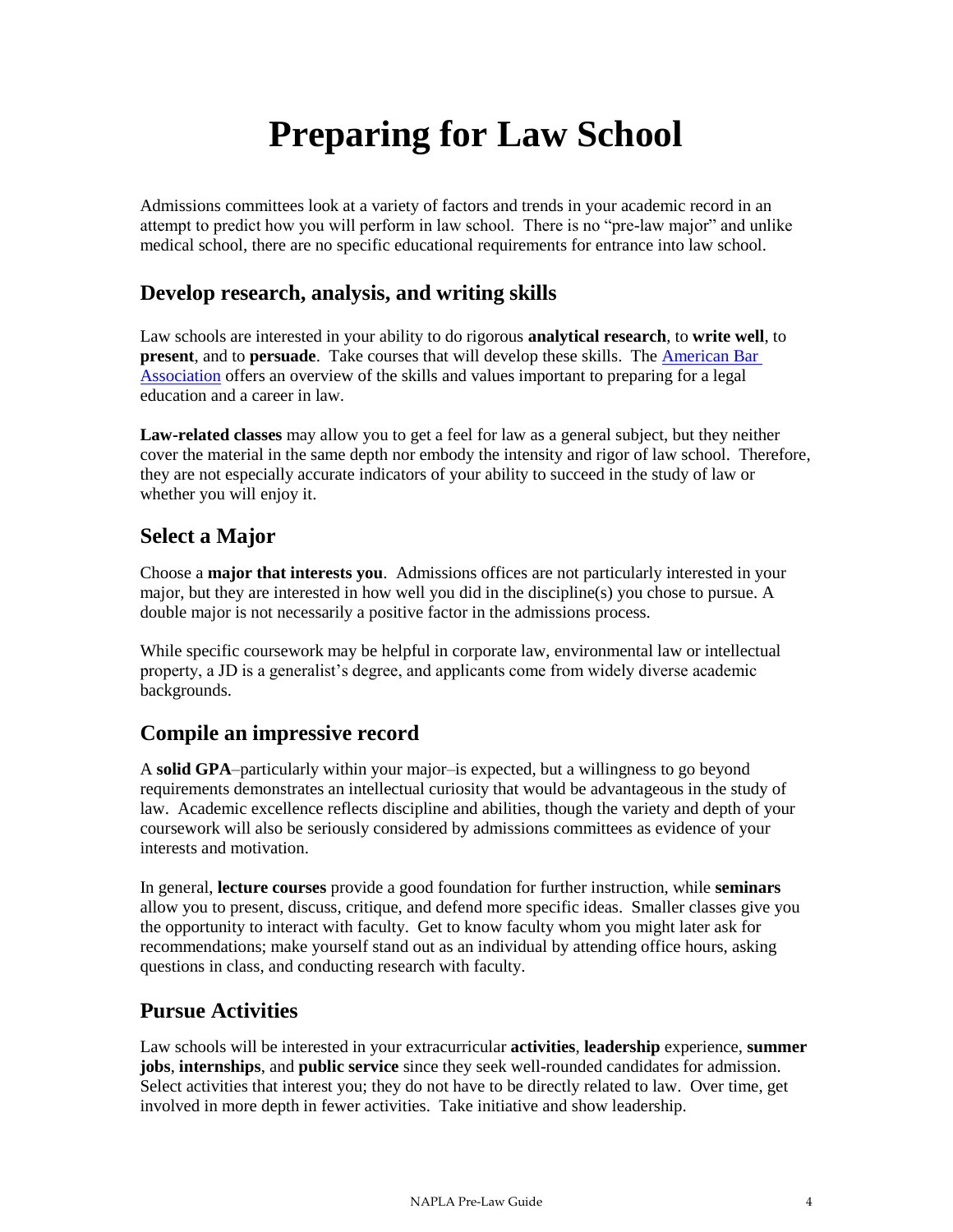# **Determining Where to Apply**

With 195 accredited law schools in the United States, how do you decide where to apply and ultimately where to attend? Begin by assembling a list of law schools based on the criteria that are important to you, then revise your choices according to your chances of admission.

Do not let the search for "long shots, good chances, and sure things" govern your selection process. Selecting schools carefully will help reduce the time and expense of applying to an excessive number of schools.

## **Criteria for Selection**

Consider the following factors and determine which are important to you:

- **National/Regional Schools:** Does the school attract applicants from across the country and abroad, or are most students from the region in which the school is located? Do most students want to work throughout the country or in the school's region following graduation?
- **Location:** Is the school in an urban area or in a suburban/rural setting? Is it part of university or independent? Are there other graduate schools nearby? Is the school in a place you would want to be for three years and where you would be willing to work following graduation, depending on employment opportunities?
- **Faculty/Classes:** What are the academic and experiential backgrounds of faculty? How accessible are they? What is the faculty-student ratio, the number of full-time vs. adjunct faculty, and the number of female and minority faculty? How many students are in each course? Are classes taught in the Socratic method or lecture?
- **Facilities and Resources:** Is the school affiliated with a university? Do students have access to courses from a range of academic disciplines to supplement their legal curriculum? Is the library large enough to accommodate holdings and permit students to conduct research and study? How helpful is the library staff? How accessible are electronic databases such as Lexis and Westlaw? In general, do the facilities provide a comfortable learning environment?
- **Student Body:** What is the size of the entering class? What does the admissions profile tell you about the quality of the student body? Where did students study as undergraduates and what are their geographic backgrounds? Is there diversity in interests and personal/cultural backgrounds? What is the overall atmosphere–are students friendly or overly competitive? Is there much interaction with fellow students outside the classroom?
- **Special Programs:** What courses are available in specialized areas? What joint degree programs of interest to you are available? What are the opportunities for practical experience, including clinics, internships, etc.? Can you "write" on to law reviews in addition to be selected based on class rank? What specialized institutes, journals, or organizations exist in your areas of interest? Does the school demonstrate a commitment to women and minorities through special programs?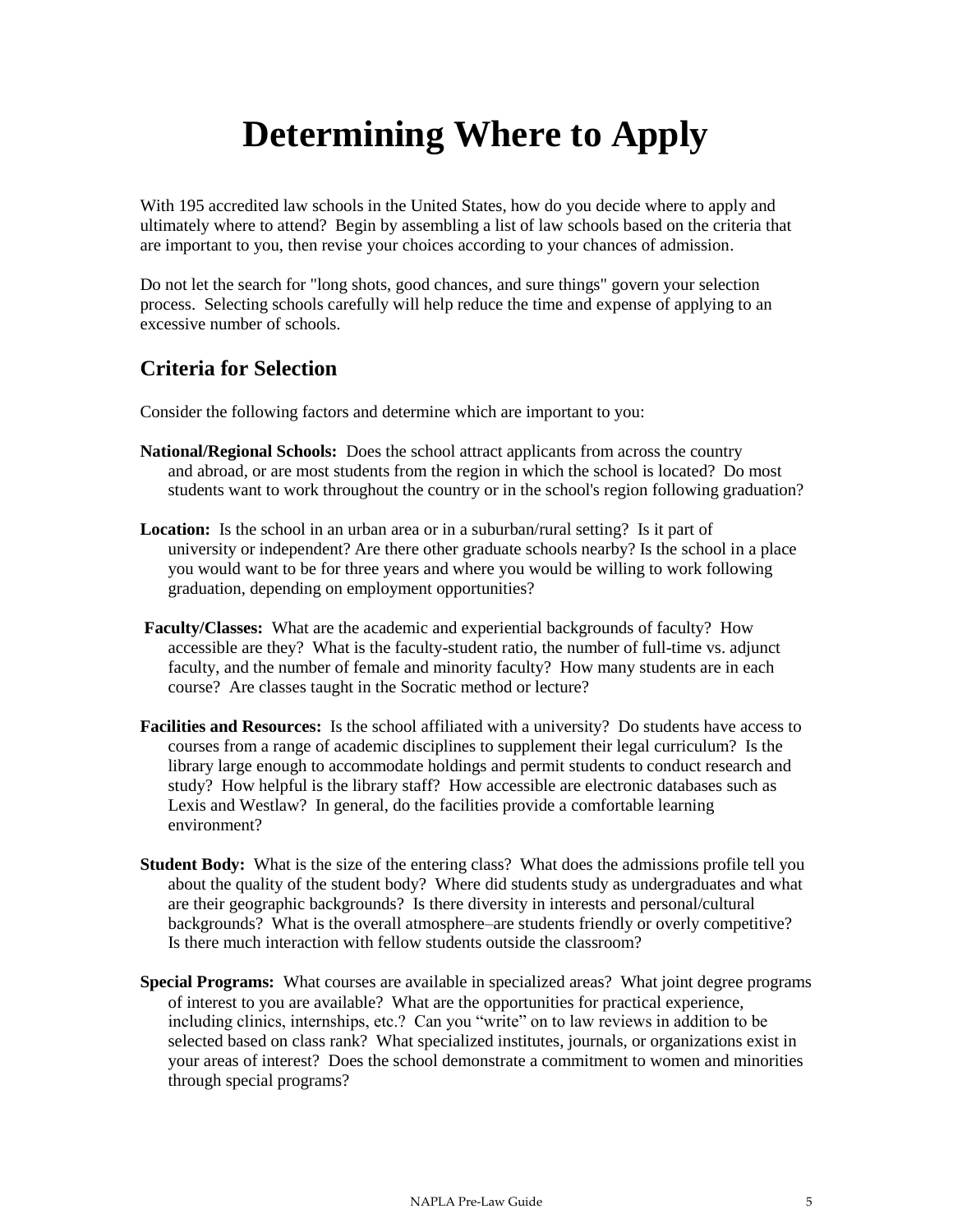- **Career Services:** What advising and resources are available to help you find a job? Is career counseling available? How many employers recruit at the law school and who are they? What percentage of the class has positions at graduation? In what types of positions and geographic areas are they employed? What is the percentage of graduates holding judicial clerkships? What assistance is given to students not interested in working in law firms? What is the bar passage rate for recent graduates? How involved are alumni in career activities?
- **Student Life:** Is housing provided for first-year students? If not, does the school offer assistance in locating off-campus housing? Is the school located in a safe area? What is the cost of living? What types of cultural opportunities are there? Does the school provide recreational facilities? What is the general ambiance?
- **Costs:** What are tuition, housing, and transportation costs? Is financial aid exclusively needbased, or are merit scholarships available? Does the school offer a loan forgiveness program for public interest lawyers? What is the average debt burden for graduates from this school?

There are ways to **minimize your cost** of attending law school and to keep down the debt you incur. Apply to schools where you will be in the top part of the applicant pool; schools may give you a merit scholarship to attract you. Also, public schools are usually less expensive, and even if you are not a resident of a state in which a school is located, you can sometimes pay in-state tuition after your first year.

## **Reputation**

**A number of factors** contribute to a school's reputation, including faculty, facilities, career services, and the reputation of the parent university. Though a number of law-school rankings are available, most factors evaluated are not quantifiable, and therefore you should not perceive the rankings as accurate or definitive.

**Selectivity** at law schools, however, is one factor that can be quantified; you can gauge a school's relative selectivity by comparing the number of applicants accepted to the overall number of applications. Two resources that will help you determine your competitiveness for schools are the **[Official Guide to ABA-Approved Law Schools](http://officialguide.lsac.org/)** (on the left sidebar) and the **[Boston College](http://www.bc.edu/offices/careers/gradschool/law/lawlocator.html#the25)  [Online Law School Locator](http://www.bc.edu/offices/careers/gradschool/law/lawlocator.html#the25)**.

Schools can be divided roughly into three groups:

- Schools with **national reputations** that tend to appear in various "top ten" lists. They draw students from a national pool and offer geographic mobility to graduates.
- Schools with good **regional reputations** that are attended primarily by students from the region, who may want to remain in the area following graduation, but who may also seek positions throughout the country.
- **Local schools** that draw students primarily from the immediate area who want to practice there following graduation.

For a more detailed discussion of law school reputation and the process for evaluating schools, refer to the [Official Guide to ABA-Approved Law Schools.](http://officialguide.lsac.org/)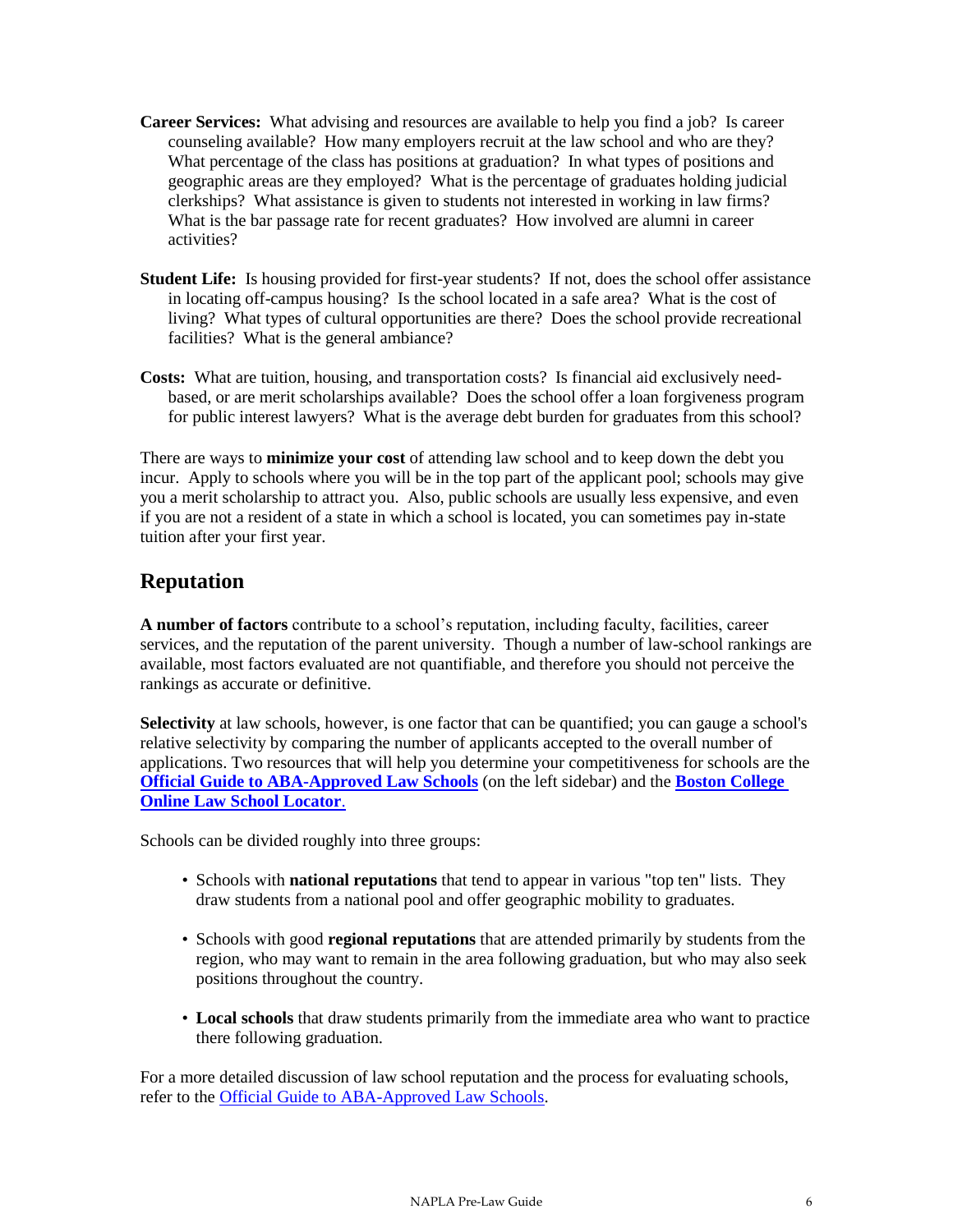## **Non-Traditional Alternatives**

**Evening divisions and part-time programs** make it possible for students to work and study law simultaneously, earning a J.D. in four years. A few schools on the quarter system allow students to enter **mid-year**. **Summer entry** and/or **summer courses** can accelerate the degree program from three to two-and-a-half calendar years. And finally, some law schools have created **summer trial programs**, which allow borderline applicants to prove themselves capable of legal study in time for fall entrance.

## **Publications and Online Resources**

There are a number of [resources](http://www.lsac.org/LSAC.asp?url=lsac/download-forms-guidelines-checklists.asp#pre-law-resources) designed to help you research and evaluate law schools. Two essential resources you will want to use include the following:

- **[ABA LSAC Official Guide to ABA-Approved Law Schools 2008](http://officialguide.lsac.org/)** provides information on the 195 American Bar Association-approved law schools, including faculty, library resources, enrollment, bar passage, placement,  $25<sup>th</sup>$ 75th percentile LSAT scores and GPAs.
- **[The NAPLA/SAPLA Book of Law School Lists 2007-2008 Edition](http://www.bu.edu/cas/advising/LSAT.pdf)** provides information about joint degrees, areas of academic emphasis within the schools, schools that grant one-year deferrals, bar passage rates at a number of schools, schools that award non-need-based scholarships, etc.

After you complete your research and compile a list of schools, meet with a pre-law advisor to discuss schools of interest to you and to get a reality check on your competitiveness for them.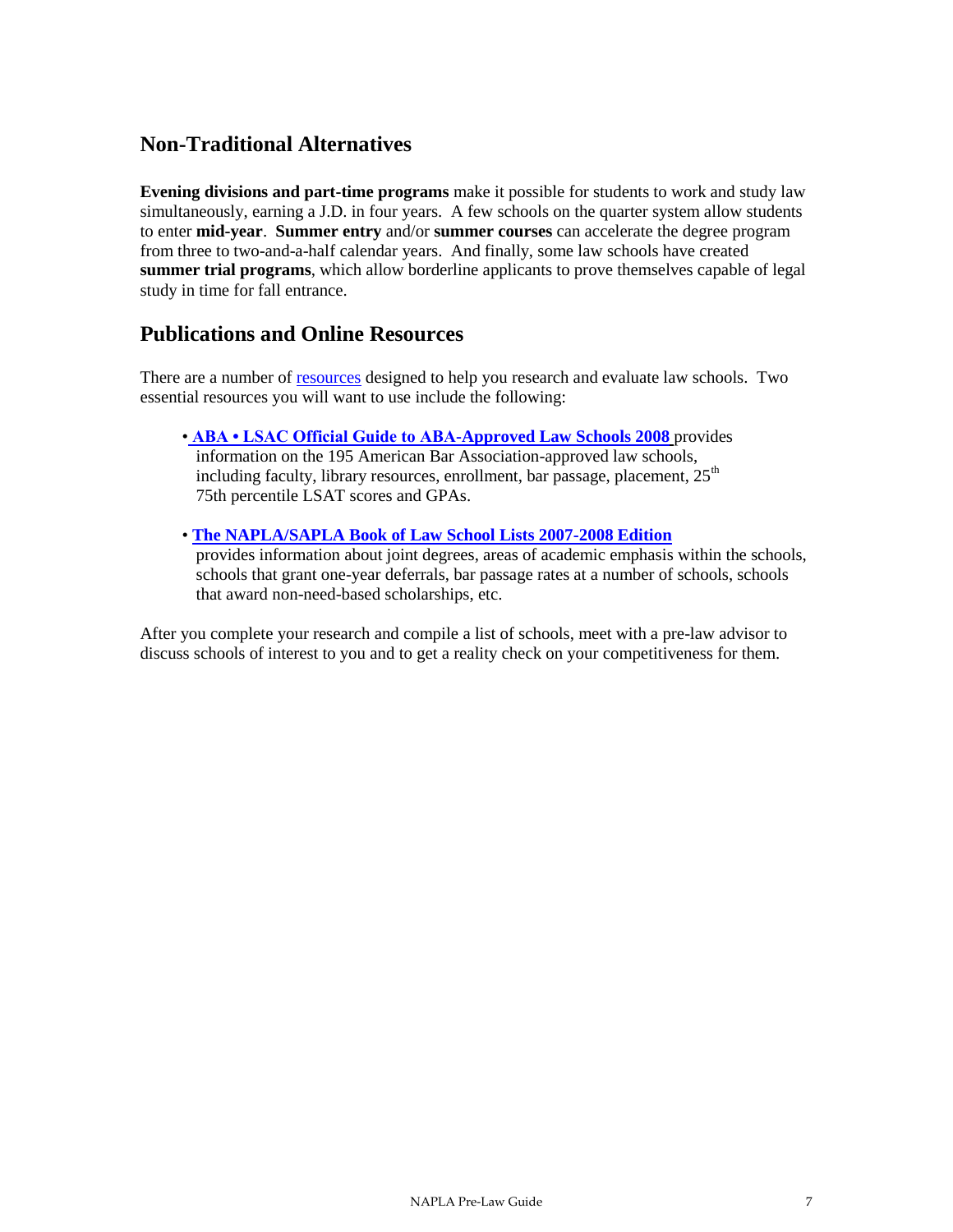# **Understanding Admissions Criteria**

## **Objective Criteria**

Law schools consider the objective criteria, the GPA and LSAT score, the factors that most accurately predict how applicants will perform in their first year:

- **Law School Admission Test (LSAT)**: Applicants take the LSAT, a half-day standardized test, during one of four test administrations offered annually by the Law School Admission Council. Scores, which range from 120 to 180, are used by most law schools as a common measurement of potential for success in law school.
- **Undergraduate Grade Point Average (GPA)**: Applicants submit undergraduate transcripts to the Law School Data Assembly Service (LSDAS), which converts grades to a cumulative grade point average using a set of consistent values. The GPA offers admissions committees another numerical basis for comparing applicants.
- **Applicant Index**: Many law schools ask the LSDAS to combine applicants' LSAT scores and GPAs with weighted constants to produce a single number which can be used to assess and compare potential for doing well.

## **Subjective Criteria**

Subjective criteria are the factors law schools consider in addition to GPAs and LSAT scores:

- **Personal Statement:** Applicants submit a personal statement as part of the application process for almost all law schools. Admissions committees look for a concise, detailed, well-written statement revealing the applicant's individuality. They want to learn from the statement who the applicant is and what makes him/her qualified to study at their law schools.
- **Letters of Recommendation:** Most law schools require applicants to submit letters of recommendation from professors or employers to gain a different perspective on the applicant's academic strength and personal qualities. Admissions officers find most helpful specific examples of applicants' motivation and intellectual curiosity, an assessment of communication skills, and a comparison with peers.
- **Experience:** This factor includes undergraduate curricular and extracurricular activities, internships, part-time and full-time work experience. Include a resume in your application materials that demonstrates your skills and abilities relevant to the study of law and how you will contribute to the diversity and strength of the class.

Most law schools have **recruitment programs** to increase participation in the legal profession by underrepresented groups. State schools may reserve seats for state residents. Review websites of schools to learn about their selection criteria, and you may want to contact schools about your specific concerns.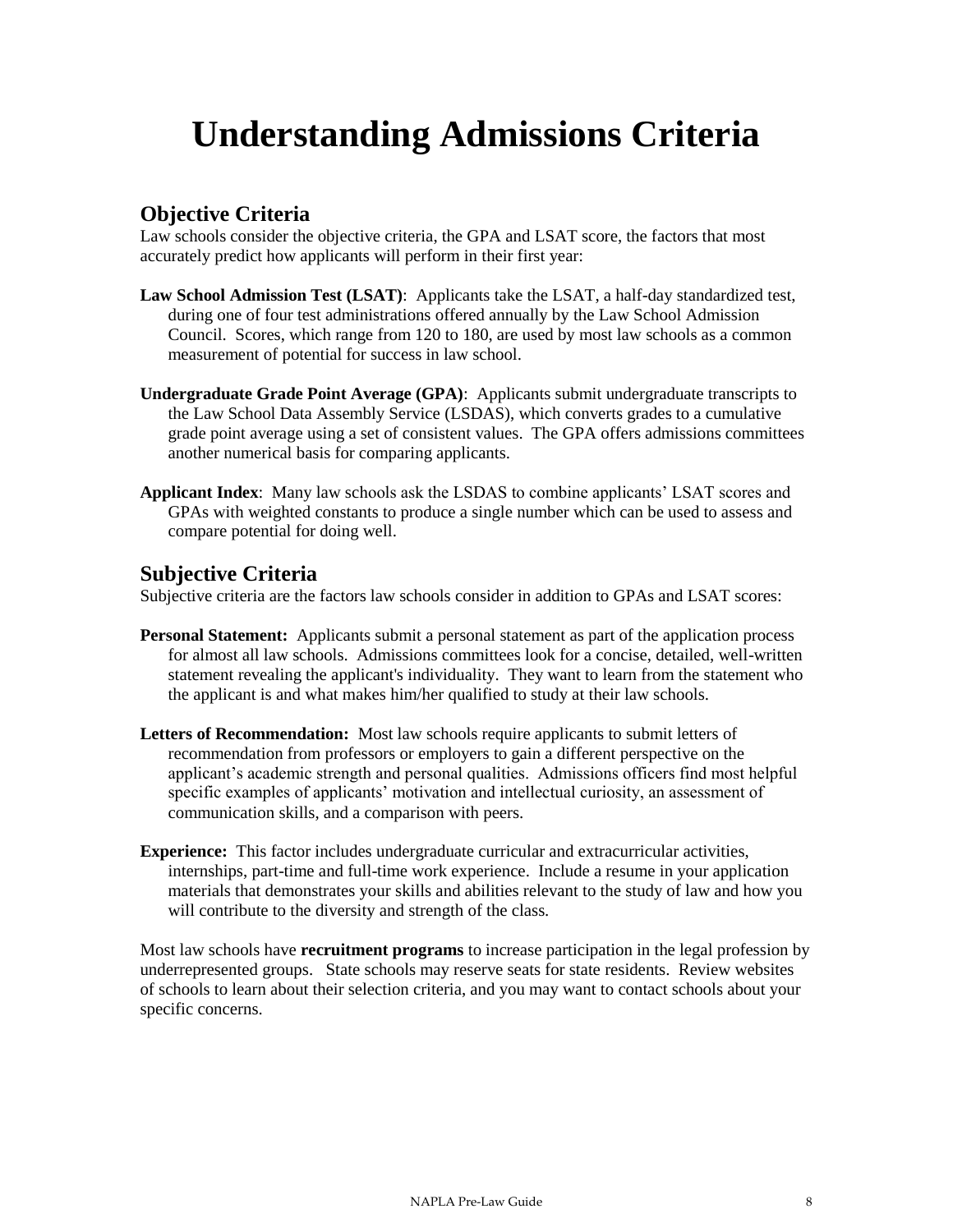# **Applying to Law School**

After reaching the decision to pursue a law degree, you will want to file a strong and complete application to increase your chances for admission. The first step in the application process will be to **meet with your pre-law advisor at the Career Center**, who can help you create a strategy for maximizing your chances for success. (If you are uncertain who the pre-law advisor at your school is, the Law School Admission Council will inform you when you **[register](https://os.lsac.org/Release/logon/logon.aspx)** for the Law School Data Assembly Service [LSDAS]).

Next you should open an **[online account](http://www.lsac.com/Release/logon/logon.aspx)** with the Law School Admission Council (LSAC). LSAC is comprised of the 195 American Bar Association-approved law schools in the U.S. and 15 Canadian law schools, and was founded to coordinate and facilitate the process of applying to law school.

Be aware that applying to law school is not inexpensive. Basic costs include:

- LSDAS registration fee
- LSAT registration fee
- Law School Reports
- Application fees (per school)

You might need to add other costs such as LSAT preparation, travel to visit law schools, etc.

LSAC offers **[fee waivers](http://www.lsac.org/)** for those with a demonstrated inability to pay for essential parts of the application. The waivers cover two LSATs per testing year (June through February); the LSDAS registration, including a total of four LSDAS Law School Reports; and, a copy of *The Official LSAT SuperPrep*R.

## **Law School Admission Test (LSAT)**

The Law School Admission Test (LSAT) is required for admission to all American Bar Association-approved law schools. The test is administered four times per year by the Law School Admission Council (LSAC). Detailed test information–dates, sites, registration forms, fees, and deadlines–and **[registration](https://os.lsac.org/Release/logon/logon.aspx)** is available online, and information is included in the *LSAT/LSDAS Information Book*, distributed at many colleges and universities.

Be aware that **test sites** can fill quickly, especially in or around major cities. It is advisable, then, to register several months in advance of a test date so that you can take the test in a convenient location.

The **optimal time** to take the exam is June of the year you apply, but taking the test in late September/early October will allow you to see your LSAT score before applying in November.

Scores from the December administration will reach law schools in time to complete application deadlines at all schools. If you take the December test, plan to submit your applications around the time of the test. You may, however, decide to wait to see your score before submitting your applications.

The LSAT is designed to provide law school admissions committees with a common measure of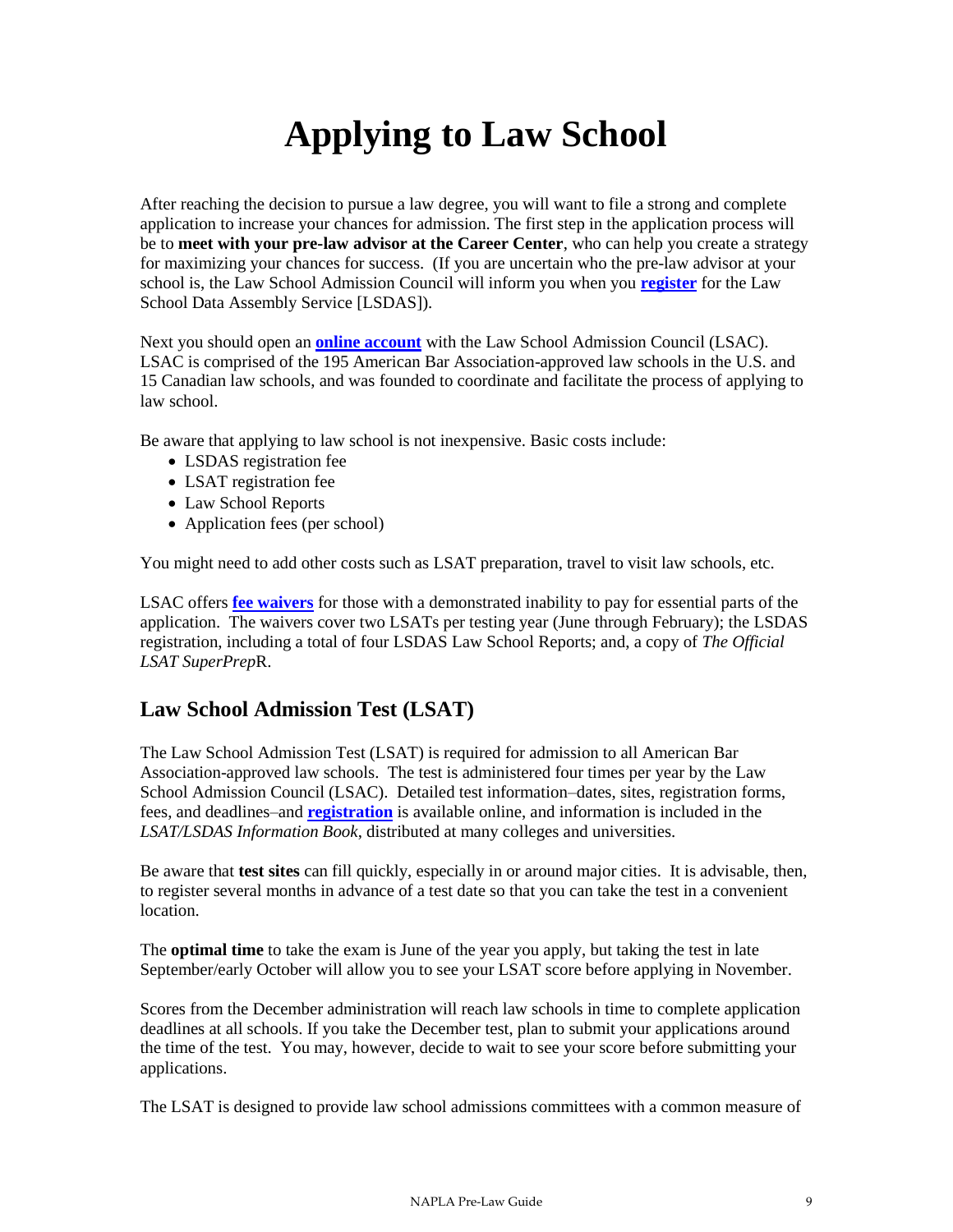applicants' **aptitude for legal study**. The test consists of five multiple choice sections, each thirty-five minutes in length:

- 1) one reading comprehension section
- 2) one analytical reasoning section
- 3) two logical reasoning sections
- 4) one experimental test question section (not scored)

A 35-minute **writing sample** at the end of the test is also not scored; copies of the writing sample are sent to schools where you apply.

Your score is computed on a **scale of 120 to 180**, based on the number of questions you answer correctly; there is no deduction or penalty for incorrect answers, so it is advantageous to guess if you do not have time to answer a question.

Begin your preparation with **LSAC materials** and then assess your progress. If you feel you would benefit from a more structured program of study, you may want to consider taking a commercial test preparation course.

**Commercial courses** are expensive and the quality of instruction can be uneven, so it is important to learn who will be teaching the course and what materials will be used. Talk with others who have taken the LSAT to learn from their experience, especially concerning the effectiveness of courses you may be considering. Such courses can be helpful in motivating you to study and in building your confidence.

If you are registered for a test but feel you are not fully prepared or in a frame of mind to perform well, it may be **better not to take the test**; law schools will not view your absence on the test date negatively. Plan to be **well-prepared** and to take the test only once, but if you do not believe your score is representative of your abilities, for example, you were scoring considerably higher on practice tests, you may want to consider retaking the test.

Law schools are required to **report the higher/highest** of multiple scores of students in their entering class to the American Bar Association. Those scores are then reported to organizations such as the Law School Admission Council for use in their online and print information.

**Schools vary**, however, in how they consider multiple LSAT scores in making admissions decisions. Though many schools use the higher/highest score in reaching decisions, some of the more competitive schools use the average of multiple scores unless there is a compelling reason to use the higher/highest score.

Most schools welcome an **addendum** explaining the point difference in scores, including any extenuating circumstances and a history of performance on standardized tests. LSAC will report the results of all LSATs you have taken within **five years**; however, you may find some schools willing to consider only scores received within a three- or four-year period.

## **Law School Data Assembly Service (LSDAS)**

To **centralize and standardize** objective application information–GPAs and LSAT scores–ABAapproved law schools require applicants to subscribe to the Law School Data Assembly Service (LSDAS). The service organizes and analyzes applicant information in a way that allows law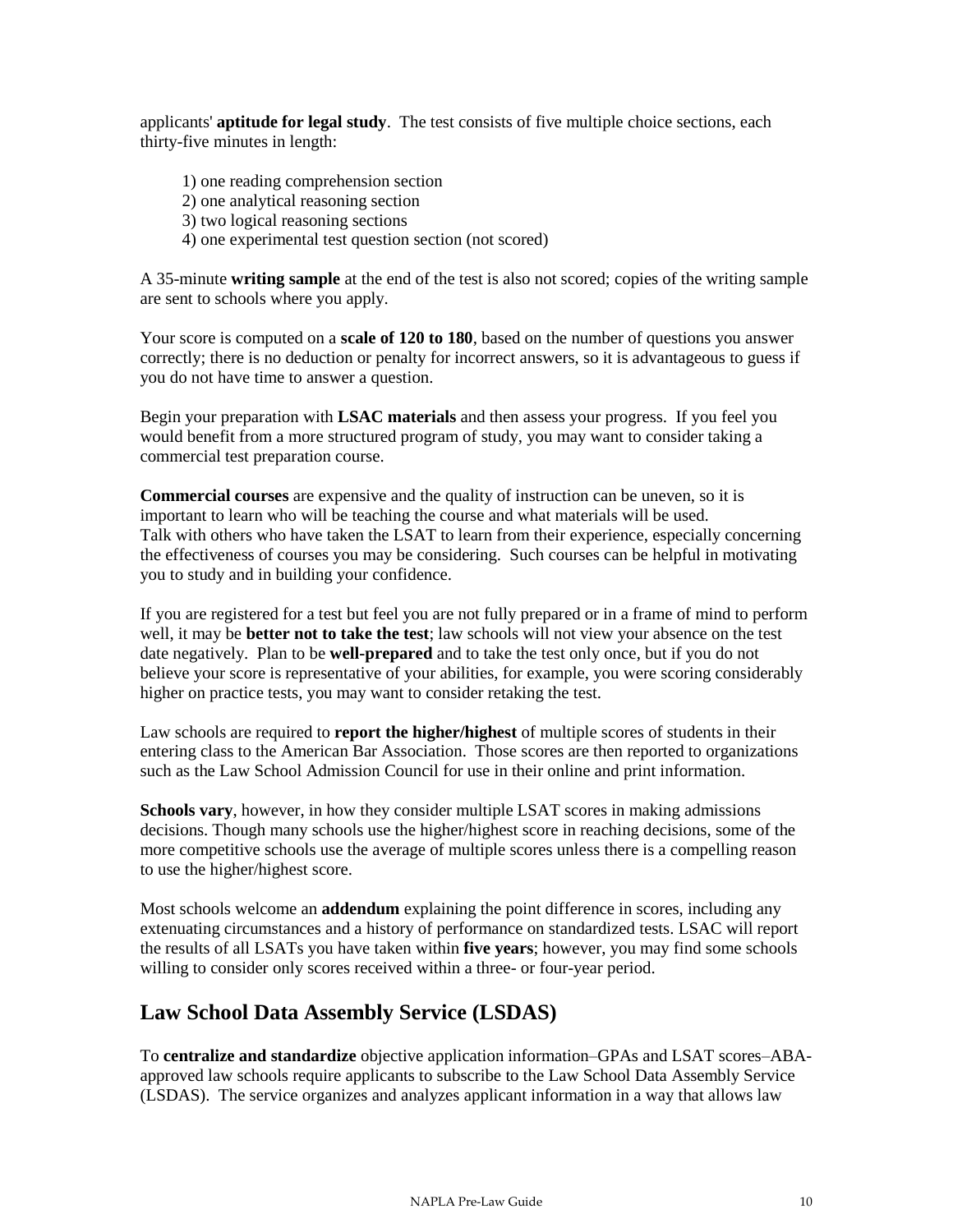schools to compare academic records from undergraduate schools that use different grading systems.

**[Register](https://os.lsac.org/Release/logon/logon.aspx)** for the LSDAS, and then send or take **transcript request forms**, available through LSDAS, to each college or university from which you have earned academic credit.

#### *Study Abroad*

If you enrolled in a study abroad program **sponsored by your home institution**, and the courses along with grades and credits using your home institution's grading system are recorded on your official transcript, you do not need to send an additional transcript reflecting the study abroad grades/credits. Those grades will be calculated into both the home institution's GPA and the overall GPA.

If you enrolled in a study abroad program **sponsored by another U.S. or Canadian college or university**, in addition to your home institution's transcript, you must have the college or university sponsoring the study abroad program send a transcript directly to LSDAS. List the U.S. or Canadian institution on your LSDAS registration under "other institutions attended." If the grades and credits appear on the sponsoring school's transcript, using the school's grading scale, then those grades will be calculated into both the sponsoring school's GPA and the overall GPA, but not into your home institution's GPA, as this is "transfer" work.

If you **directly enrolled** in one or more foreign institutions, and the total amount of work is the equivalent of one year or less, do not list the foreign institution when you register for the LSDAS, and do not have a transcript forwarded to LSAC. You may, however, be required to list your attendance at such institutions on your applications to law schools.

The **report** prepared by LSDAS will include the following:

- a year-by-year grade and credit summary
- photocopies of all your transcripts
- your GPA for each academic year, your degree GPA from your home institution, and your cumulative GPA reflecting work at your home institution and all other institutions you have attended
- a description of your overall grade distribution
- the mean LSAT score and GPA of students at your undergraduate school who have subscribed to the LSDAS and your percentile graduation rank among those students
- up to 12 LSAT scores from the past five years, including cancellations and absences
- an average LSAT score, if you have more than one score on file
- copies of your LSAT writing sample

The LSDAS report may also include an **applicant index** described in the Admissions Criteria section.

### **The Application**

There are several options for submitting applications to law schools. You can apply to any ABAapproved law school through the LSDAS **[electronic application](http://os.lsac.org/Release/logon/logon.aspx)**, which streamlines the process by allowing you to enter common information only once; you then complete each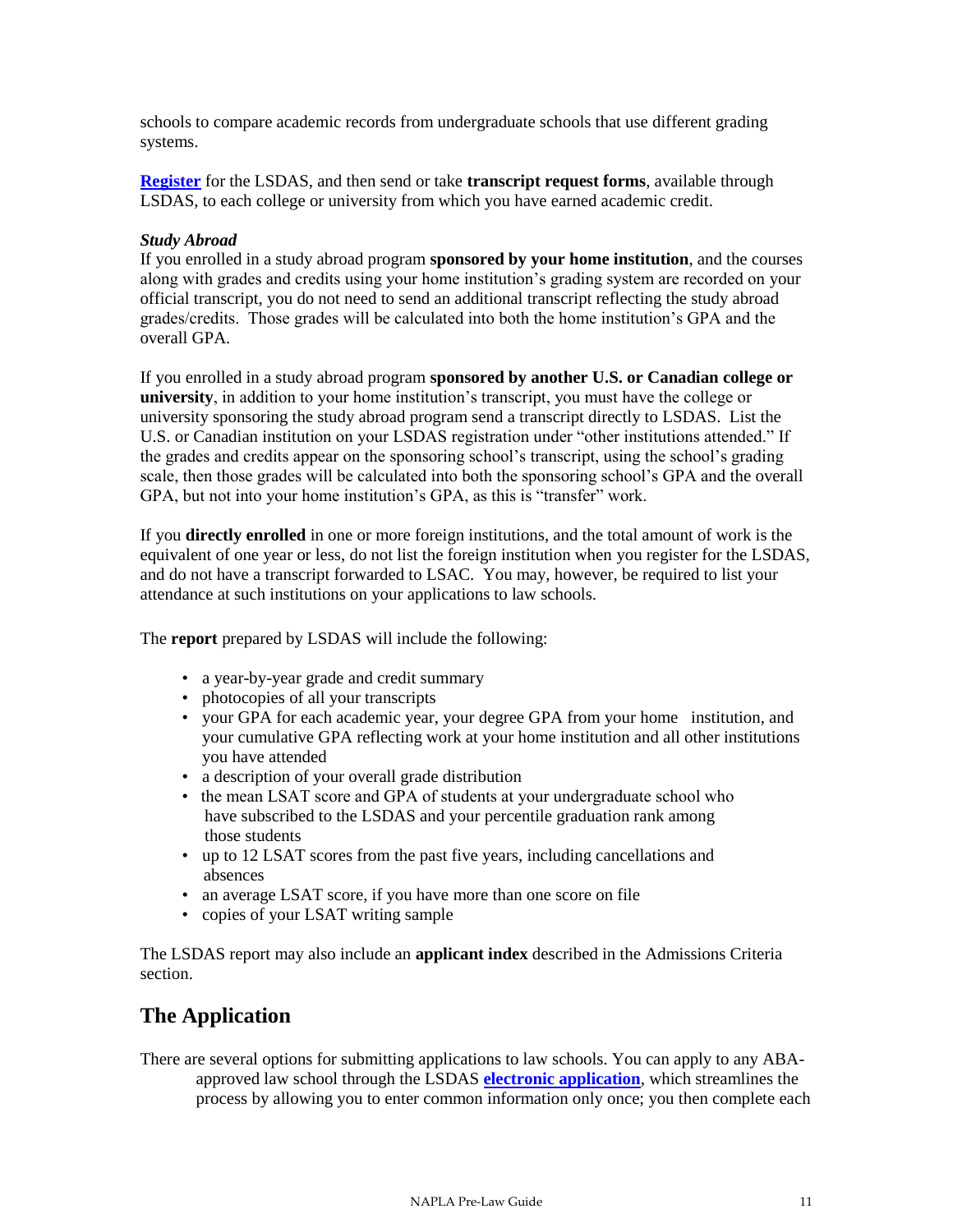school's individual application and submit your applications electronically.

You can also complete applications located on schools' **websites**, or call the schools to request **hard-copy applications**. Addresses and phone numbers of admissions offices are provided on schools' websites.

**Completing application forms** is a fairly straightforward process. Schools will be seeking basic information about you, including your academic background, extracurricular activities, and employment history. You may be asked to list other schools to which you are applying; responding to this question and/or indicating an interest in financial aid will not affect your chances for admission.

Be **truthful and forthright** as you complete the applications. Enclose a resume with your application, but be sure to respond to *all* of the questions on the applications.

## **Personal Statements**

Personal statements are requested by most law schools provide the opportunity to go beyond the objective aspects of the application to discuss who you are and what is important to you.

Schools will be seeking information about your **background**, **personal qualities** and **leadership skills**, and motivation to learn what is unique about you and what distinguishes you from other candidates with similar GPAs and LSAT scores.

Your goal, then, will be to write a **concise, detailed statement** establishing yourself as an individual. An interesting and personal discussion about yourself, one that reveals your personality and character, will help you come alive to the admissions committee.

Personal statements are typically **two double-spaced pages**, though you may find that some schools will give more latitude in. If schools don't provide guidelines on length, it's advisable to submit a statement that's approximately two pages in length. A few schools will limit the number of words permitted and you should abide by their guidelines.

**Proofread** carefully, as any typographical or grammatical errors will detract from the favorable impression the statement might otherwise make. Do not use large words in an attempt to impress readers; instead, use simple language correctly, and rely on well-organized, interesting content to make an impression.

Your statement should be **serious, honest, and sincere**, and the tone should be **confident** and **positive**; any negative information you feel compelled or are required to discuss should be addressed in other parts of the application or in an **addendum**.

Law schools will be looking for evidence that you can write a coherent statement. Follow general **guidelines for writing essays**: there should be introductory and concluding paragraphs; each paragraph should begin with a topic sentence; and there should be a clear line of development through the statement. Ideas should be supported with concrete examples.

*Tip: The Career Center will critique your personal statement. E-mail your statement to careercenter@camden.rutgers.edu or drop off your statement at the Career Center. Allow a one week turnaround time.*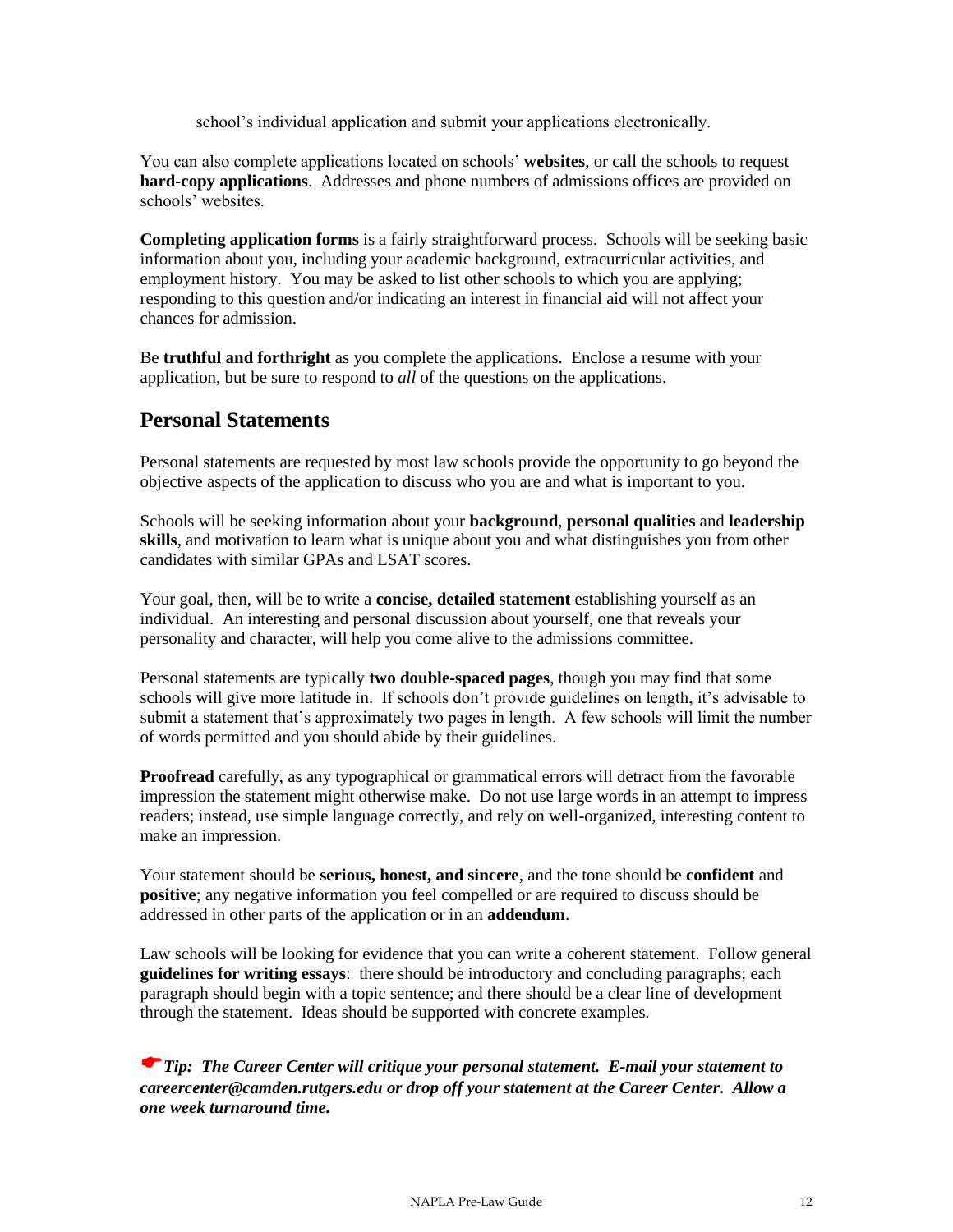## **Letters of Recommendation**

Most law schools request that **one or two letters** of recommendation be submitted on behalf of applicants. If letters are not required, it is a good idea, nonetheless, to submit them.

Admissions committees will be seeking information not provided elsewhere in the applications. Recommendation letters should include concrete examples of **intellectual strength, judgment, motivation, and leadership**, along with an appraisal of **communication skills** and a **comparison to peers**.

Letters written by members of the **academic community** carry the most weight, since they can address your performance in an academic setting and discuss your potential for success in law school. Law schools value letters that address a student's **writing, class participation, research, analytical skills**, and other **academic abilities**.

They are especially interested in a professor's assessment of a student, as compared to other students he or she has taught over the years.

At least one letter should be from a professor in your undergraduate **major**, if possible. As you consider whom to ask, remember that it is better to have an in-depth letter from a teaching assistant or lecturer with whom you worked closely than to have a cursory letter from a renowned professor who barely knows you.

Letters from **people outside academia** may carry less weight, since they may be unable to address the topic of greatest interest to admissions committees: your academic potential. However, if you have been in the work force a couple of years or more, letters from supervisors can be helpful.

You can submit additional letters even though a school asks for only one or two. Three letters will be acceptable at most schools, and four should be considered the absolute maximum.

**Make an appointment** to meet with letter writers well in advance of the application deadline. Ask them, "Do you feel you know my work well enough to write a positive letter on behalf of my application to law school?" Provide information about your background to assist him/her in writing a detailed letter:

- a cover sheet describing your academic relationship, including courses you have taken, research you have conducted, your experience as a TA, etc.
- a copy of your transcript
- a draft of your personal statement (if available)
- a resume
- copies of exams or papers written in his/her class
- recommendation forms from LSDAS or the law schools
- stamped envelopes addressed to the LSAC or to the schools
- a list of dates when recommendations are due

**Waive your right of access** since you may find writers unwilling to write letters if applicants have access to them, and some admissions committee members may discount disclosed letters.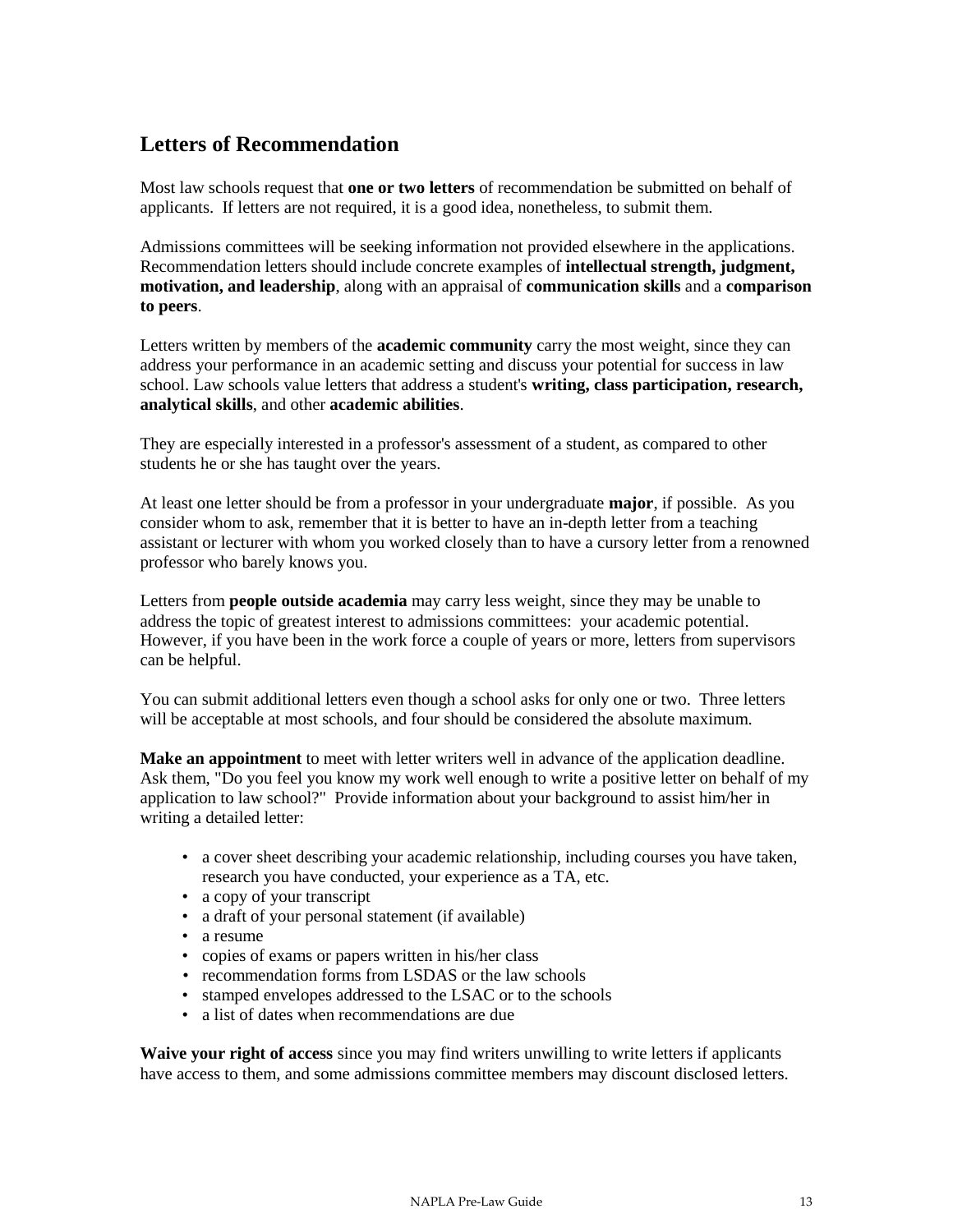If you have not been notified that your application is complete by about one month before a deadline, contact the school to see if your recommendations have arrived. Speak with those writers who have not sent letters yet to remind them politely of the approaching deadline. After you have received decisions, send thank-you letters to your recommenders, and let them know where you have been accepted and where you intend to enroll.

The Law School Data Assembly Service offers a **[recommendation service](http://www.lsac.org/LSAC.asp?url=lsac/letters-of-recommendation.asp)** (LOR). Recommenders send letters directly to the LSDAS, which then forwards up to four letters to law schools to which you are applying. You can specify that targeted letters be sent to specific schools; otherwise, general letters will be sent to every school to which you apply.

Letters will be **maintained for five years** from the time you register for LSDAS or from the time you take the LSAT, whichever comes last.

#### *Dean's Certifications*

A **dean's certification (or letter/clearance)** is required by some law schools to confirm that applicants have not been involved in academic or disciplinary transgressions as undergraduates.

The certification is generally a formality handled by a designated university official such as an academic advising dean, professor, or registrar, in consultation with those offices responsible for judicial administration on campus. Check with your school's pre-law advisor to learn who is responsible for preparing dean's certification forms.

## **Filing Your Applications**

Use this **checklist** to ensure you are completing all parts of the application:

- Prepare for the LSAT
- Register for the LSAT and LSDAS
- Order LSAT prep materials, videos, and publications
- Change your LSAT location or date, if necessary
- Check test center availability and account information in real time
- Obtain your LSAT score by e-mail and view online your answer sheet, score conversion table, and test book (for disclosed tests)
- Check the status of your file online, including your transcript, letters of recommendation, and law school requests for your LSDAS report
- • [Research](http://lsac.org/LSAC.asp?url=lsac/law-school-links.asp) law schools and application deadlines
- Apply to law school electronically

Remember that your file is not complete until all parts, including the recommendation letters and LSDAS report, have been received by law schools.

Here are some additional **strategies** for applying to law school:

- Start early.
- Make realistic choices on schools.
- Read carefully information provided by schools online or in hard copy.
- Follow directions.
- Print copies of your applications to use as drafts.
- Use LSAC's electronic applications or type your applications.
- Provide complete and accurate responses.
- Make copies of your completed applications.
- Submit fees with your applications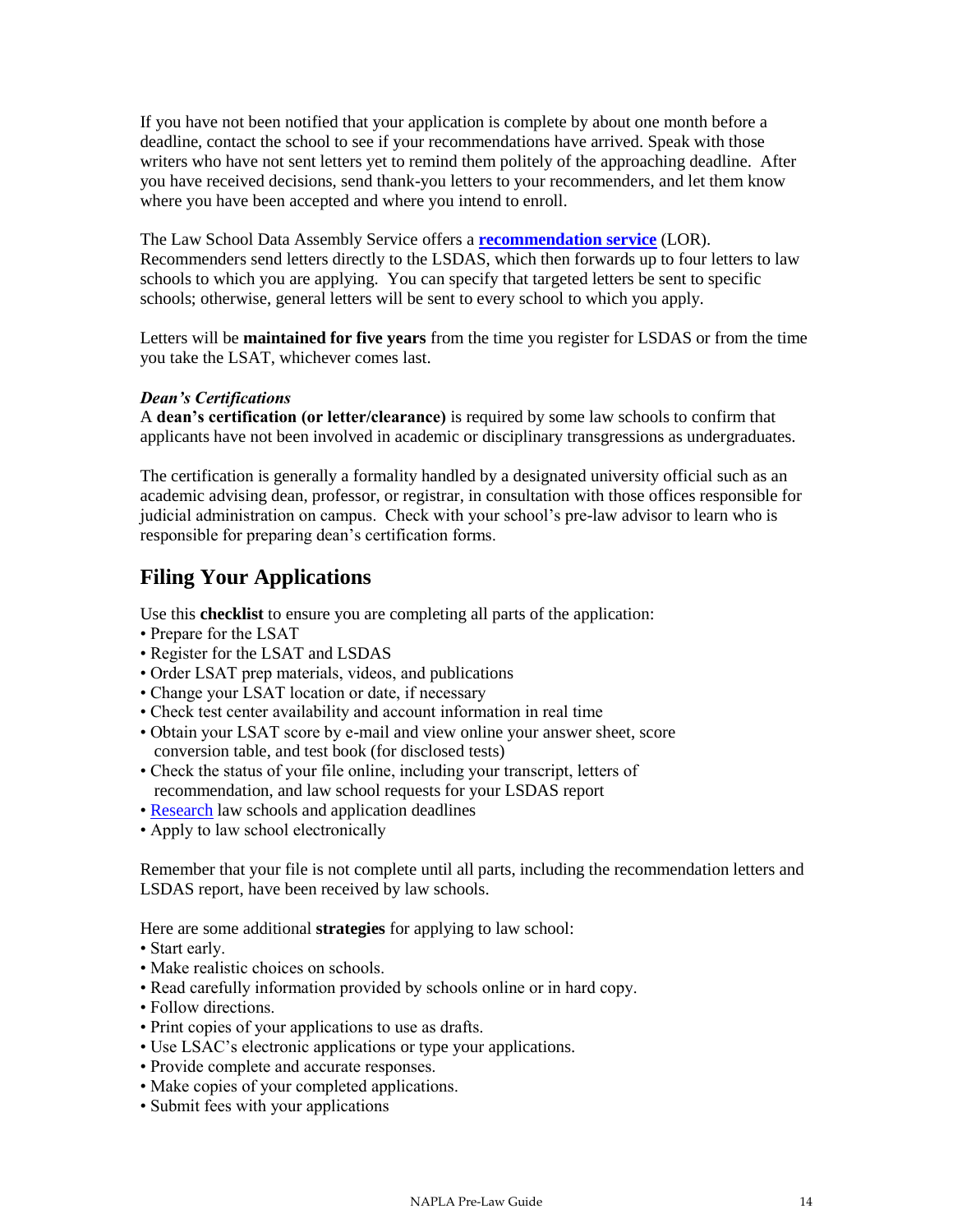• Respect deadlines.

## **Taking Time Off**

Taking some time before entering law school can be advantageous for several reasons:

- You will be able to devote more time and energy during your senior year to your academics rather than to preparation for the LSAT and time-consuming law school applications.
- When you apply to law school, your entire academic record will be available to law schools, not just six or seven semesters; if you are like most students, your highest grades will come later in your undergraduate education.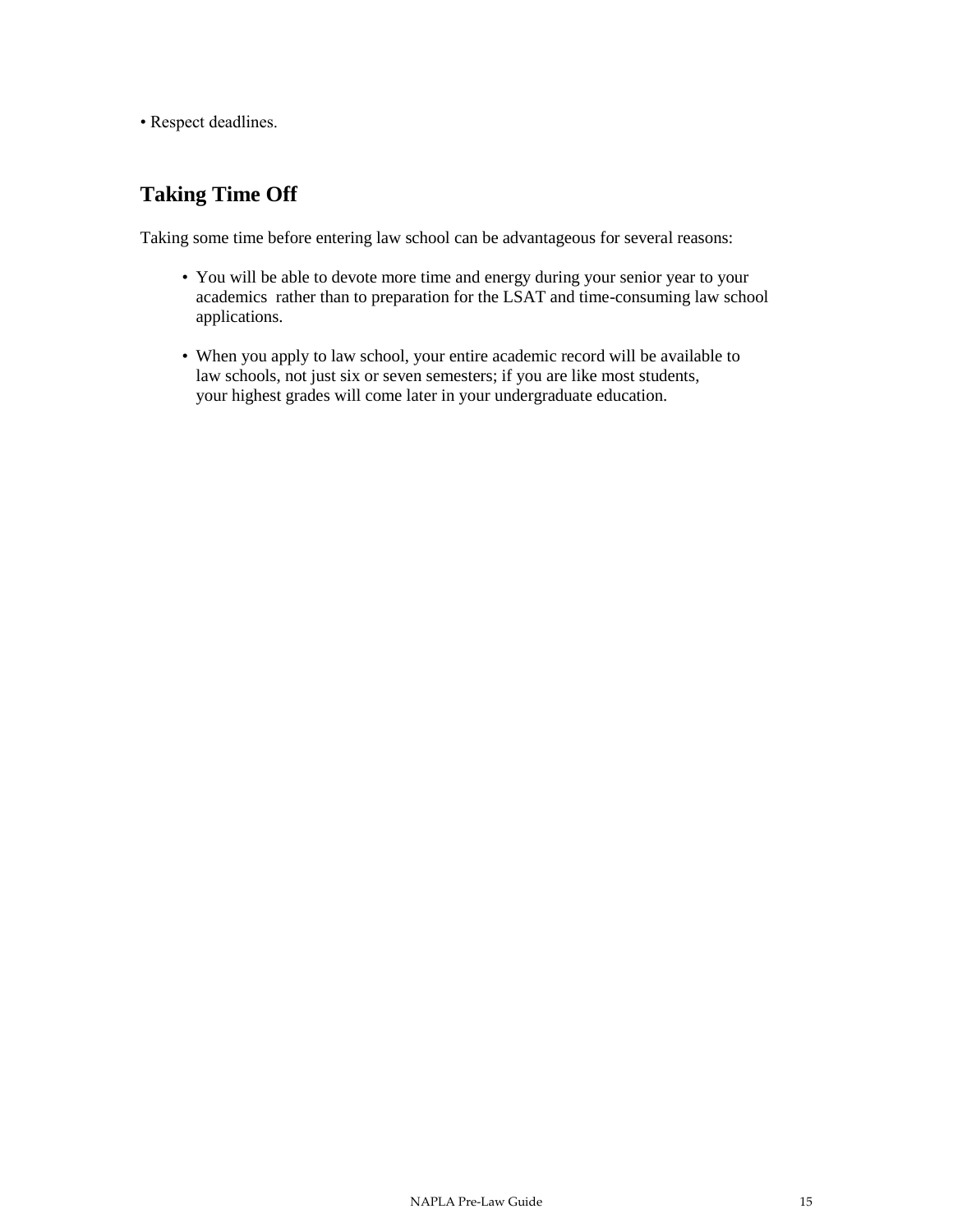# **Considering Admissions Decisions**

Applicants are informed by **e-mail or letter** of the schools' decisions; candidates are either accepted, denied, or wait-listed, which means the applicant is considered a desirable candidate and may be admitted later.

Law schools often place applicants on **"hold" or "reserve"** prior to reaching a decision and frequently notify candidates of this status. Applications of those on hold or reserve are reconsidered at a later date, usually before the files of those who have been wait-listed.

## **Enhancing Your Application**

There are several things you can do to improve your chances of admission if you are on reserve or have been wait-listed:

- **Write a letter** to the director of admissions to inform him/her of your strong interest in the school and to provide an update on your activities since you submitted your application.
- If the school is your **first choice**, state that you will attend if accepted.
- If you are a senior, inform the school of **accomplishments** since you applied, for example, that you have completed your honors thesis or you were accepted into Phi Beta Kappa.
- If you are currently **working**, describe your professional responsibilities and other worthwhile activities in which you are engaged; include an updated resume.
- Send an **additional recommendation** from a professor or employer; however, the total number of your recommendation letters should not exceed four.
- **Visit** the law school to demonstrate your strong interest; contact the admissions office to arrange for a tour and to sit in on a class or two. Some admissions officers will agree to meet with applicants, but generally these discussions are not evaluative.

Contact your pre-law advisor for additional strategies and tactics.

## **Making a Decision**

**Visit the law schools** when deciding among schools that have accepted you. Take tours and attend classes, make an effort to meet faculty and staff, and speak with students to get their perspective on factors important to you, such as accessibility of faculty, competitiveness of students, career services, assistance of library personnel, etc.

Follow up with a thank-you letter to the admissions office stating what impressed you about the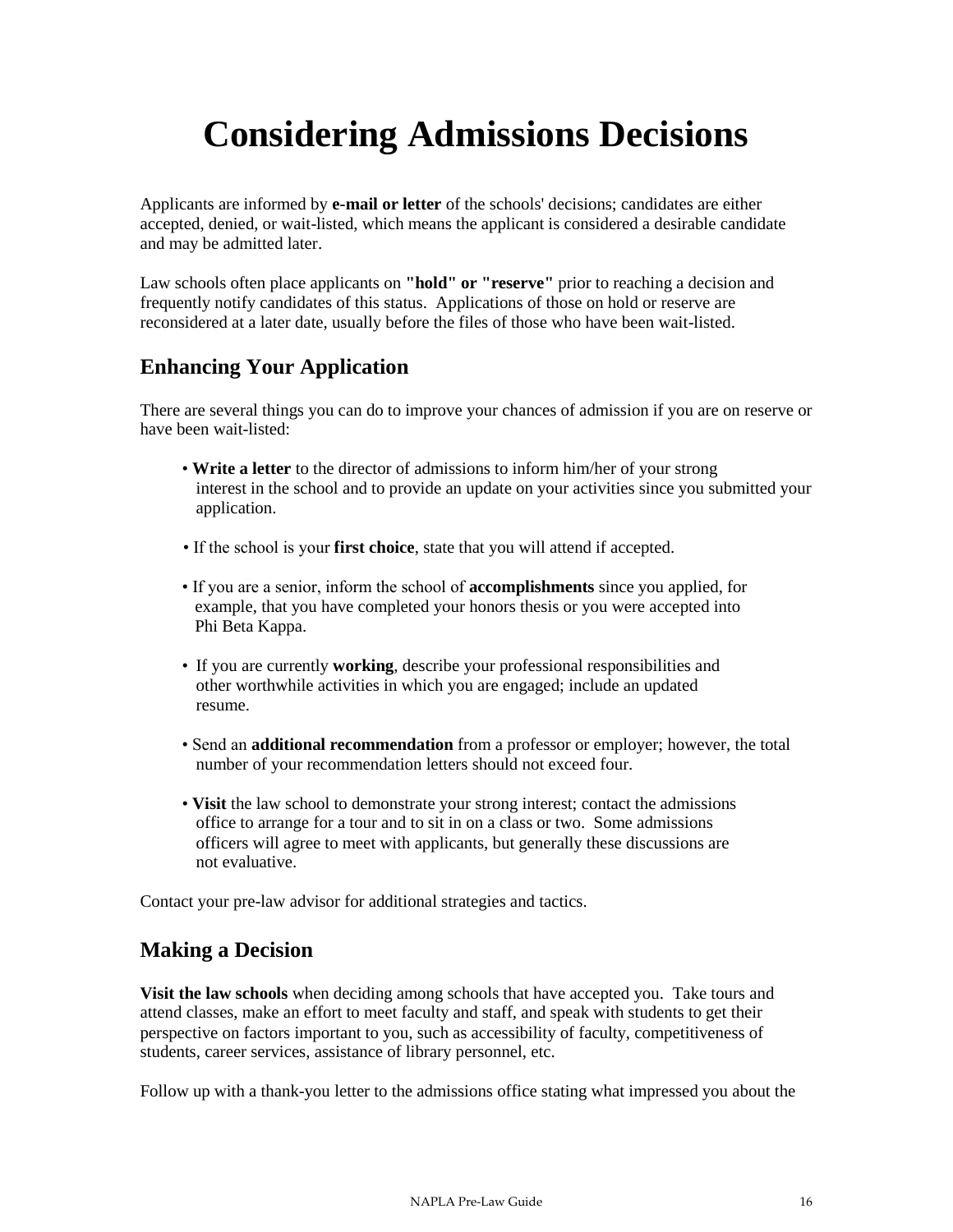#### school.

**Talking with students/alumni** at schools of interest about their experience can be helpful in reaching your decision. Contact the schools to inquire about speaking with current students and whether they have an alumni network you can access.

**Cost and financial aid awards** also need to be considered when making a decision. If you will be entering law school with debt accumulated as an undergraduate, financial factors can play an even greater role in your decision.

If you are deciding between a school that is highly regarded and one that interests you but is less prestigious, keep in mind that more highly ranked schools will, in general, provide better opportunities after graduation. Large firms focus their recruiting efforts at these schools, and salaries of graduates tend to be higher.

Schools that accept you will probably ask for a **deposit** to hold a space for you. Deposits may be due before you hear from all schools. Contact schools that accept you to explain your situation and ask if they would be willing to extend the deposit deadline. Also, consult with a pre-law advisor who can help you weigh your options.

On June 15 each year, law schools may be provided information concerning applicants' commitments to enroll. Applicants should be aware of **[policies on multiple deposits](http://www.lsac.org/pdfs/2007-2008/expectationsinadmissionprocess2007.pdf)** set by schools to which they applied.

Once you have reached a final decision on which school you will attend, notify schools that accepted you so that they can offer your place to someone else.

## **Reapplying Later**

If you are **not accepted** at a law school you would like to attend, consider retaking the LSAT if you feel that you can improve your score, or revising your list of schools if you decide to reapply. Working for a few years can make a difference in the admissions process and can also provide exposure to another career field that might engage your interest.

You are encouraged to refer to the Law School Admission Council's **[Statement of Good](http://www.lsac.org/pdfs/2007-2008/StatementofGoodAdm2007.pdf) [Admissions and Financial Aid Practices](http://www.lsac.org/pdfs/2007-2008/StatementofGoodAdm2007.pdf)**, which will help you understand the practices governing the admissions and financial aid process.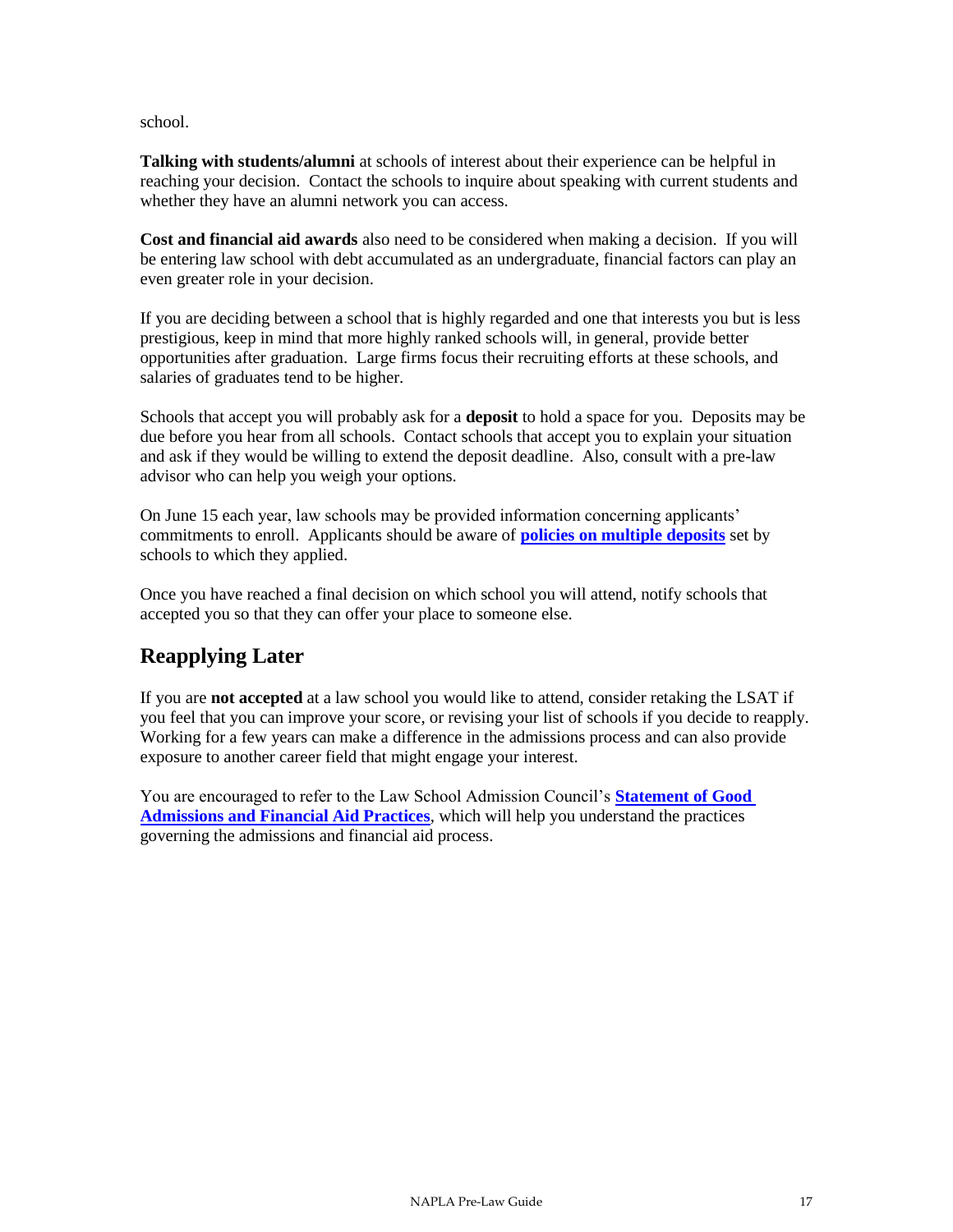# **Financing Law School**

Law school is an important **investment** in your future. Consider the financial aid process as seriously as you do the law school application process.

Before you apply to law school, spend money wisely and pay your bills on time to ensure a good credit record. Bad credit will affect your ability to borrow money. If possible, pay off credit cards and other consumer debt before law school.

Think about your **post-law school goals**. Salaries for lawyers vary widely, depending on the type of practice and region. **Law school debt** will claim a significant portion of your income as a lawyer.

To keep debt to a minimum, consider **state-supported law schools**, or schools that offer **meritbased aid.** If you are considering a career in government or public interest law, investigate loan repayment assistance programs (LRAPs) that help law school graduates repay their education debt.

### **Sources of Funds**

#### *Personal Savings/Family Support*

If possible, set aside your own funds to help pay for law school. Talk with family members about whether they can help with law school expenses. Some students choose to live at home during law school to avoid paying rent.

#### *Federal Loans*

Many students rely primarily on federal loan programs to finance law school. Total federal aid is available to cover (but not exceed) the law school's **student expense budget**, which includes tuition and fees, room and board, books and supplies, transportation, and other expenses. Because you are applying for graduate study, you are considered **independent** of your parents for these loans.

Some law schools participate in the Ford Direct Loan Program, through which the U.S. Department of Education is the lender. At other law schools, you will choose a lender to obtain the federal Stafford or Grad PLUS loans.

The following federal loans are available to law students:

- **(Subsidized) Federal Stafford and Direct (Ford) Loan**. Up to \$8,500 a year is available to students who meet the need criteria. Interest is paid by the federal government while you are enrolled at least half-time.
- **(Unsubsidized) Federal Stafford and Direct (Ford) Loan**. In combination with the subsidized loan, a student may borrow up to a combined total of \$20,500 in subsidized and unsubsidized loans.
- **Graduate PLUS Loans for Law Students.** Law students with **an absence of bad credit** may be eligible for these loans. Many law students are choosing Graduate PLUS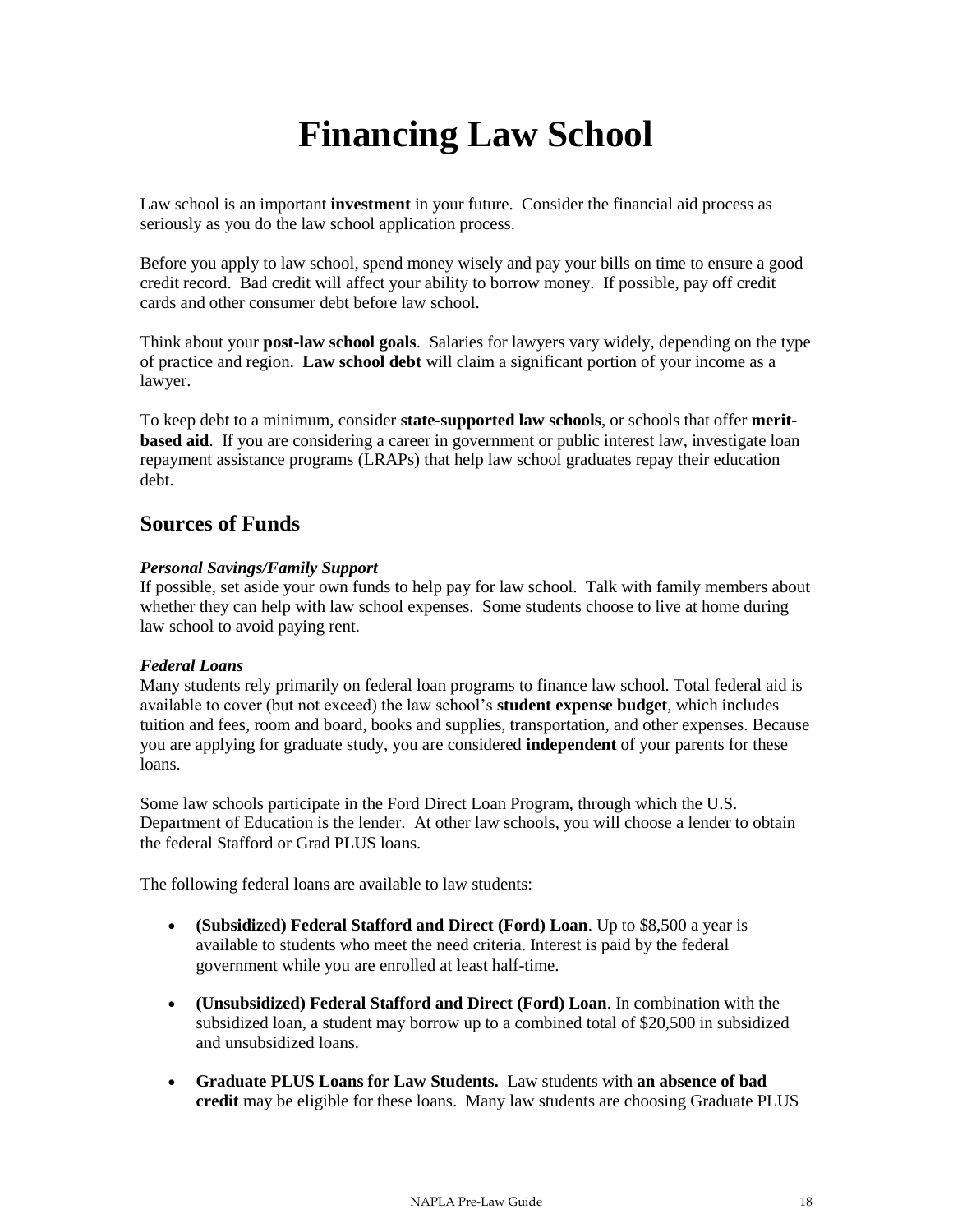instead of private loans to cover their remaining financial need beyond the \$20,500 available through Stafford loans.

 **Federal Perkins Loans**. These low interest loans are available at some law schools. Each student's award is determined by the school, based on information obtained from the FAFSA (see How to Apply for Financial Aid) .

#### *Private Loans*

Credit is an important factor in securing private loans. Interest rates, fees, and terms of repayment vary significantly.

#### **It is best to work with your law school financial aid office BEFORE making a decision about loans for law school.**

**Beware of direct marketing from private lenders.** It is possible to finance your legal education entirely through Federal Stafford and Direct Loans along with Graduate PLUS Loans, which are regulated by the federal government and typically have lower interest rates.

#### *Grants and Scholarships*

Grants and scholarships are offered by law schools based upon criteria set by the school, which can include academic merit, financial need, ethnicity, specific talents, residency or other qualifications. Check with each law school early in the application process for more information.

Law schools may offer **merit scholarships** to highly qualified applicants with an offer of admission. When law schools consider your financial need, they may require family income information even if you are considered independent for tax purposes, or for federal education loans.

Some states provide limited **grants** for law school; there are no federal grants for law students. Certain national foundations and organizations offer grants and scholarships for law school through a competitive application process.

#### *Earnings*

The American Bar Association sets limits on the number of hours a first-year law student can work per week. After first year, many law students obtain summer employment and part-time employment during the school year. This can help reduce the amount of money borrowed.

#### *Frugality*

It is often said, "If you live like a lawyer in law school, you will live like a law student once you graduate." Frugality can be your best friend.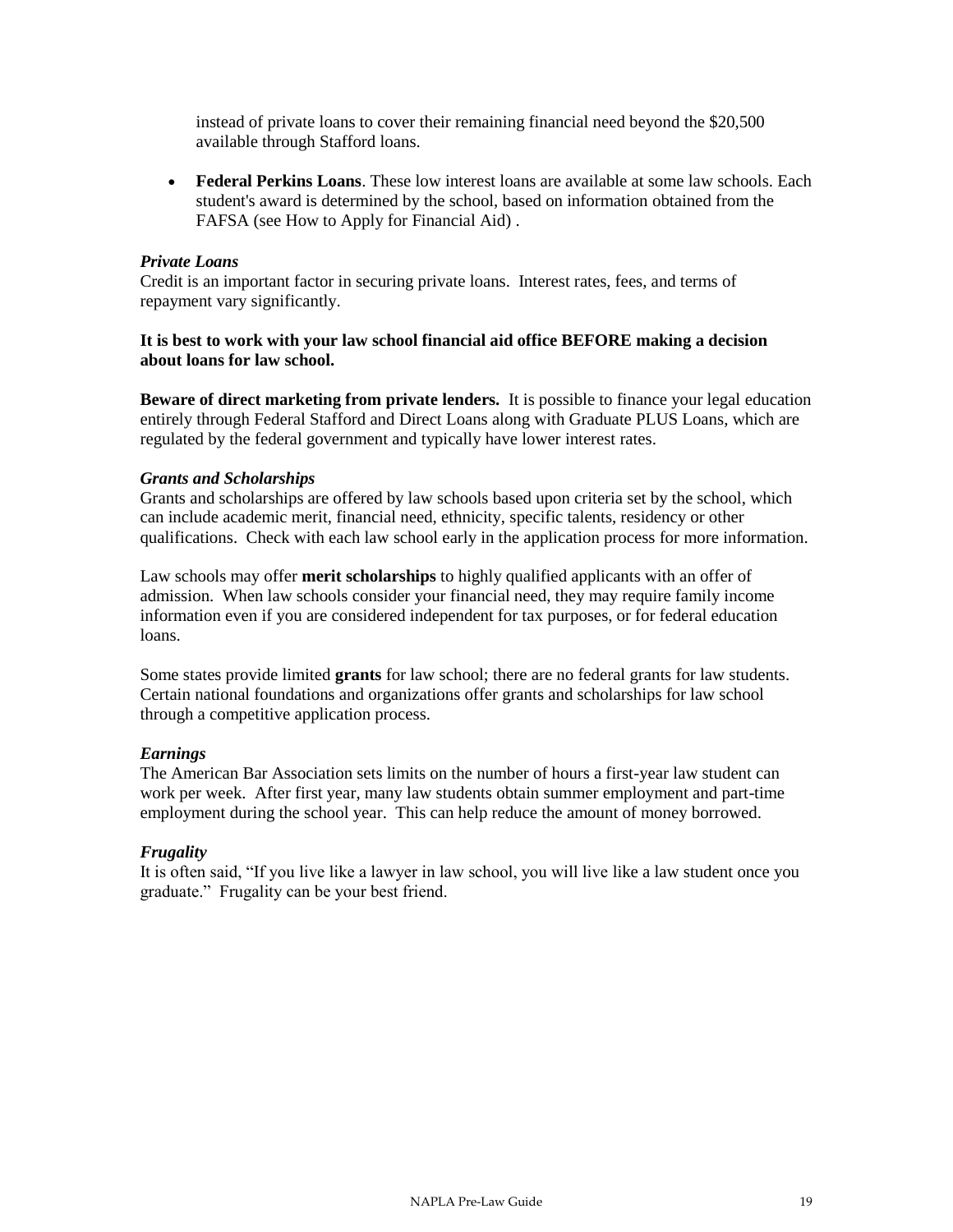## **How to Apply for Financial Aid**

*Check your credit.* If you will be using Federal Grad PLUS or private loans for law school, [order](http://www.annualcreditreport.com/)  a free copy of your credit report and verify the information. These loans may not be available if your credit history does not meet minimum standards.

*Apply early for financial aid.* Check each law school's website to learn financial aid deadlines. Some schools have priority dates for submitting financial aid information; students who apply earlier have a better opportunity to obtain limited grant money.

*Complete your [FAFSA](http://www.fafsa.ed.gov/) as soon as possible after January 1.* Completion of the FAFSA (Free Application for Federal Student Aid) is required for all federal student loan programs. The FAFSA also is used by some law schools to collect information for their own institutional aid. Because the FAFSA requires tax information from the previous year, it cannot be completed before January 1.

Some schools have **separate applications** for financial aid, while others use the law school application or the FAFSA. Schools also vary in how they distribute their own funds.

If you have **special circumstances**, provide this information to the law school financial aid office. This can be critical for law students who have been working full-time in the prior year or who have unusual medical or family expenses.

**Do NOT wait to complete the FAFSA** until after you are admitted to a law school**.** You can list up to six law schools where you want reports sent, and update this list with additional schools.

If your **federal tax return** will not be ready until later in the spring, you can estimate prior year income on the FAFSA. Parental income is **not** considered in determining eligibility for federal loans to graduate-level students; you will be directed to skip Section III- Parental Information in the FAFSA.

### **Making the Decision**

Once you have provided all required information, law schools can offer you a financial aid package. To determine your financial need, schools take the estimated contribution calculated by the federal government on your FAFSA and subtract it from the school's student expense budget.

In deciding which law school to attend, it is important to **balance your financial considerations** with other criteria, such as reputation, location, size, faculty, programs and placement success. Compare the net of your projected costs at each school you are considering, offset by any offers of grants or scholarships from the school, to determine the amount you will need to make up through loans or personal funds.

### **Applying for Loans**

Once you have chosen a law school, expect to receive important additional financial information from the school. Even though you have already completed the FAFSA and law school financial aid forms, **you must still apply for the loans.** 

Your law school financial aid office will help you identify the correct process for securing federal loans, and, private loans if needed. Do your homework to compare fees and repayment terms for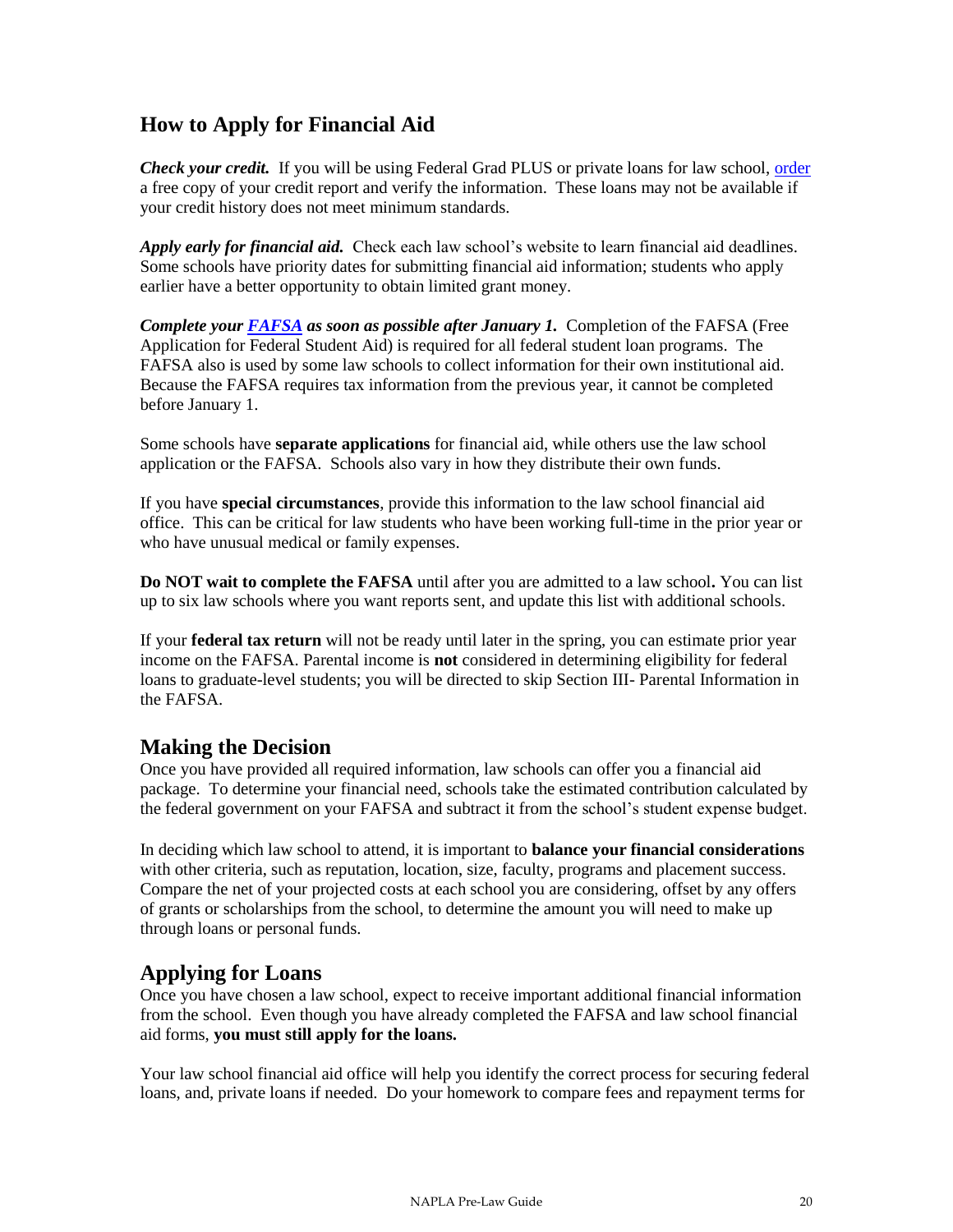all of your loans, using loan calculators available on financial aid websites (see below**).** Keep good records of all loan transactions.

#### **Borrow only what you need, and not more, to keep your debt low and your monthly repayment amount manageable.**

#### **Financial Aid Resources**

[lsac.org–](http://www.lsac.org/)Financial aid for law school

[fafsa.ed.gov–](http://www.fafsa.ed.gov/)Standardized financial information about Federal loans, and [http://studentaid.ed.gov–](http://studentaid.ed.gov/)more information on federal student aid

[AnnualCreditReport.com–](http://www.annualcreditreport.com/)Free annual credit report

[accessgroup.org/Student-Loans/learn-about-loans/wise-borrower-tutorial.htm–](http://www.accessgroup.org/Student-Loans/learn-about-loans/wise-borrower-tutorial.htm)Personal finance and other financial aid information

[equaljusticeworks.org/finance–](http://www.equaljusticeworks.org/finance)Information on public interest law programs and law school loan repayment assistance programs (LRAP)

[finaid.org–](http://www.finaid.org/)Student guide to financial aid

[fastweb.com–](http://www.fastweb.com/)Financial aid search engine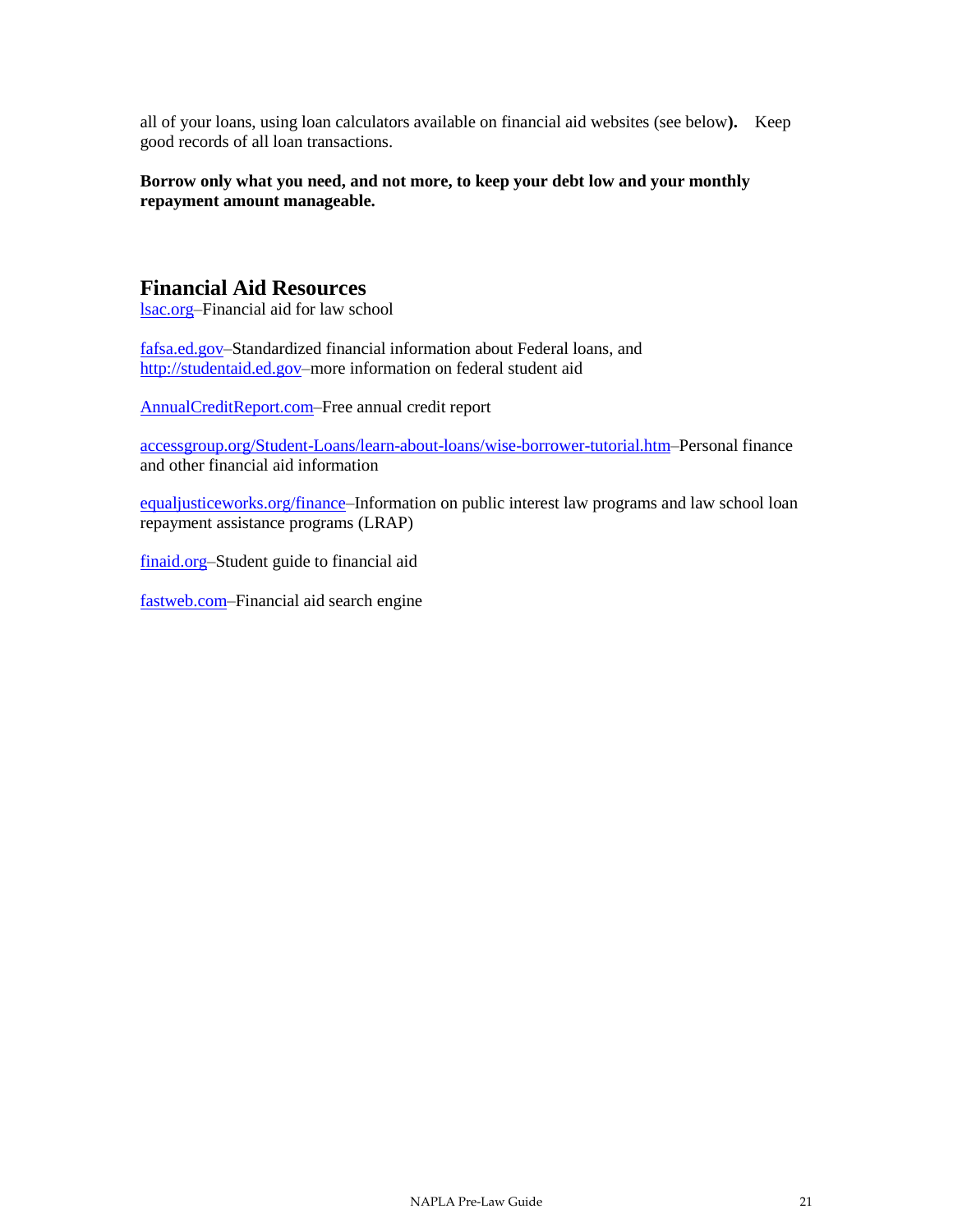# **Legal Career Checklist**

## **Freshman and Sophomore Years**

- $\Box$  Select a major in a field that both interests you and allows you to excel academically.
- □ Begin to form relationships with professors, lecturers, and TAs so that they will know your work well enough to serve as recommenders in the future.
- Expand your education by seeking summer jobs or internships in fields of interest.
- Contact the **Career Center** for assistance with finding an internship and taking the Arts & Sciences internship course.

## **Junior Year**

- Meet with a **Career Center** pre-law advisor to assess your academic, extracurricular, and work experiences and to discuss the application process.
- $\Box$  Begin preparing for the LSAT; if you are ready, register for the June administration.
- □ Secure a summer job or internship, if possible, in a law-related field.
- Research law schools and compile a list of tentative schools.

## **Senior Year (or Year Before Entering Law School)**

- Decide whether to use the Law School Admission Council's electronic applications to apply, or call/write to law schools or visit their websites to request catalogs and application materials.
- Register for the Law School Data Assembly Service (LSDAS). Have transcripts from all undergraduate institutions you have attended sent to the LSDAS after verifying their accuracy.
- □ Make sure your LSDAS report is correct.
- Ask potential recommendation writers if they would be willing to write letters on your behalf. Provide them with the LSDAS recommendation forms or the schools' forms along with sufficient information to write detailed letters.
- $\Box$  Make arrangements to have dean's certifications sent to schools that require them.
- $\Box$  Attend law school fairs and programs offered by your college or university on the application process.
- □ Take the LSAT on September 29 if you did not take the test in June.
- $\Box$  Begin drafting and revising your personal statement.
- $\Box$  Meet with a pre-law advisor, who will help you assess the strength of your application in relation to schools you are considering. Request a critique of your personal statement draft.
- $\Box$  Complete applications by early to mid-November.
- Take the LSAT on December 1 if you did not take it previously or are retaking the test.
- □ Check with schools to make sure your files are complete.
- Complete the FAFSA and other need analysis forms such as Need Access as well as any institutional financial aid applications as soon after January 1 as possible.
- Have financial aid transcripts sent from Rutgers to all schools to which you are applying.
- $\Box$  Meet with a Career Center pre-law advisor in the spring to assess your options as schools respond to you.
- $\Box$  Take appropriate action on acceptances, wait-list status, and financial aid packages.
- □ Before leaving campus, have a final transcript sent to the law school you plan to attend and/or to any schools still considering your application.